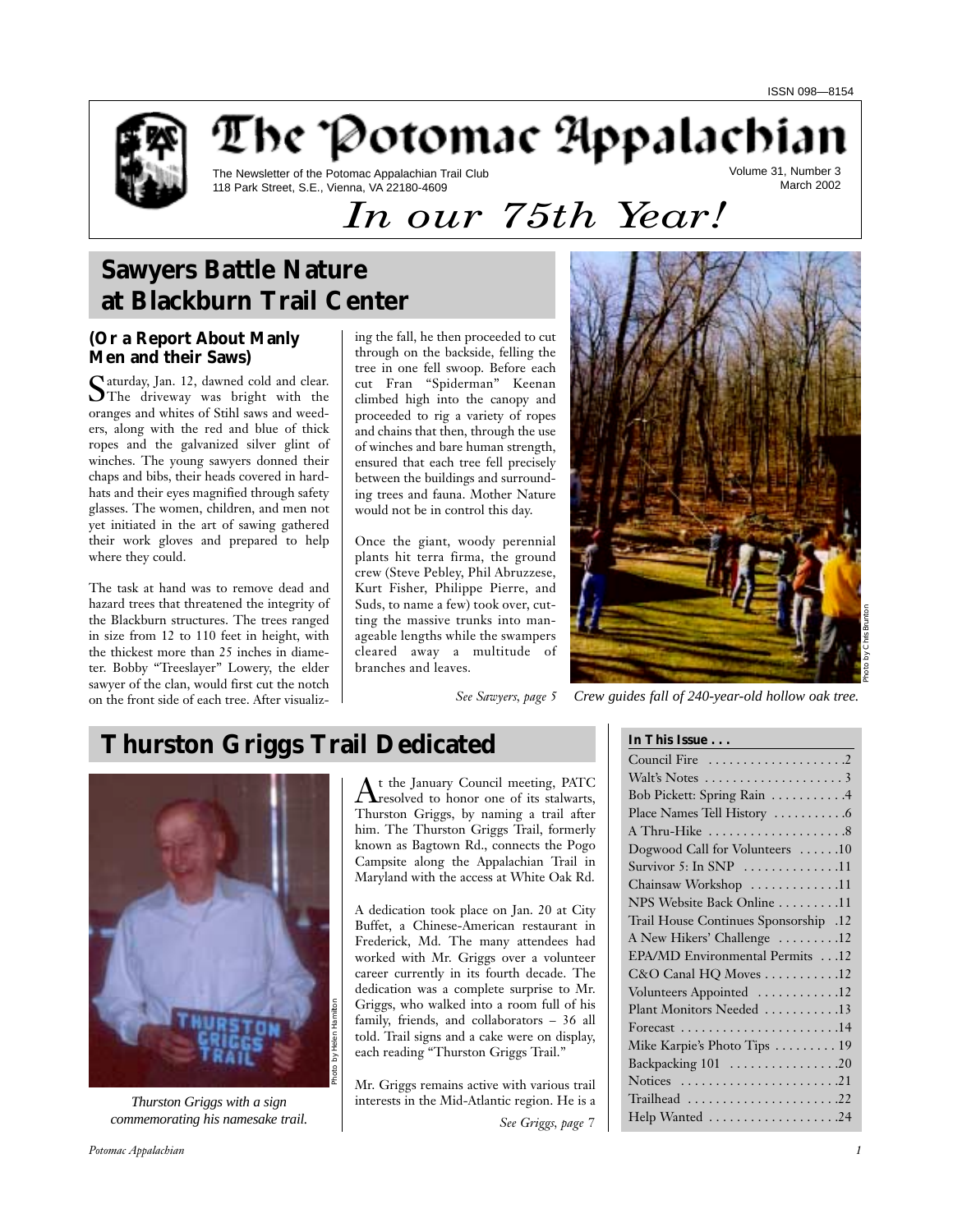### **Council Members, Chairs and** *PA* **Staff**

#### **Officers**

**President:** Walt Smith, 703/242-0693 Ext. 40, wsmith@visuallink.com **VP Operations:** Vacant **VP Volunteerism:** Mickey McDermott **Supervisor of Trails:** Kerry Snow **Supervisor of Corridor Management:** Tom Lupp **General Secretary (Facilities):** Jon Rindt **General Counsel:** Charles Sloan **Membership Secretary:** Liles Creighton **Treasurer:** Gerhard Salinger **Recording Secretary:** George Meek

#### **Sections/Chapters**

**Mountaineering Section:** Mack Muir **SMRG: Peter Pennington Ski Touring Section:** Steve Brickel **North Chapter:** Pete Brown **N. Shenandoah Valley Chapter:** Gerry Boyd **S. Shenandoah Valley Chapter:** Michael Groah **Charlottesville Chapter:** John Shannon **West Virginia Chapter:** Judy Smoot

**Standing Committee Chairs (Council Members) Blackburn Trail Center:** Chris Brunton **Budget:** Paul Dery **Cabins Operations:** Mel Merritt **Cabin Construction:** Charlie Graf **Conservation:** Mary Margaret Sloan **Grants & Donations:** Susan Nelson **Endowment:** Don Price **Finance:** Gerhard Salinger **Hikes:** Karen Brown & Tom Johnson **Internet Services:** Stephen Raia **Land Management:** Tom Johnson **Legal:** Charles Sloan **Maps:** Dave Pierce **Maryland Appalachian Trail Management Committee:** Charlie Graf *Potomac Appalachian:* Linda Shannon-Beaver **Public Affairs:** Larry Rockwell **Publications:** Aaron Watkins **Shelters:** Frank Turk **Trail Lands Acquisition:** Phil Paschall **Trail Patrol:** Kumait Jawdat **Tuscarora Trail Land Management:** Lloyd MacAskill

**Special Committees/Ongoing Activities Archives & Library:** Carol Niedzialek **Cabin Reservations:** Darlene Wall **Deputy Supervisor of Trails:** Hop Long **Headquarters Facility:** Orron Kee **Information/Sales Desks:** Marguerite Schneeberger **Medical:** John McNamara **Shelters, Cabins, & Cabins Land Fund:** Jon Rindt **SNP Boundary Trailheads Study Group:** Mark Holland **Tuscarora Trail Shenandoah Valley Project:** Phoebe Kilby & Larry Bradford

### *Potomac Appalachian*

**Chief Editor:** Linda Shannon-Beaver PA@patc.net **Features Editor:** Joanne Erickson **Forecast Editor:** Joan Hollen PA-Forecast@patc.net

# **Council Fire**

 $\rm A$ t its Jan. 8 meeting, the PATC Council<br> $\rm A$ adopted a land-management policy to cover the nearly 2,000 acres that the Club owns and the 1,700 acres on which it has leases or easements.

The policy establishes a Land Management Committee, a Chairman, a procedure for appointing tract Managers, and duties and responsibilities for all Club volunteers involved in land-management activities. Some of the smallest tracts do not have Managers, but are managed by the respective cabin Overseer or by the Tract Management Committee as a whole.

Consideration will be given to developing default guidelines for tracts without individual management plans to cover such issues as policy on timbering and identification of archeological relics.

### **Computers**

Upon recommendation of the Communications Advisory Team, the Council decided that the Club will enter into a 36-month lease arrangement with the CIT Group to provide equipment, installation, and maintenance. The contract is for five new computers and four printers, a local area network system, system software, and Office 2000 software. This is intended to provide an easily-maintained and stable working environment for the Club's bookkeeping and for the membership, trails, and cabins databases. The cost of the "turnkey" lease is just under \$900 per month.



# **Trails**

The Council received a revised draft of "General Goals and Standards for the Development, Maintenance, and Protection of the Tuscarora Trail," which resulted from discussion at the Dec. 8 planning session for the portion of the trail north of the Potomac. A subsequent meeting will be held, perhaps on March 2, to discuss the trail south of the Potomac. Attendees will discuss the role of Overseers and District Managers in protecting and promoting the Tuscarora Trail at the March 20 District Managers' meeting. The Club is developing pamphlets about the trail for landowners and the public.

*See Council Fire, page 7*

#### **HEADQUARTERS HOW TO GET IN CONTACT WITH US FOR CABIN RESERVATIONS, MEMBERSHIP INFORMATION, AND SALES**

**Address:** 118 Park Street, S.E., Vienna, VA 22180 **Hours:** Monday through Thursday, 7 p.m. to 9 p.m. and Thursday and Friday 12 noon to 2 p.m.<br>**24-hr.** 24-hr. **Phone #:** 703/242-0315 **24-hr. Activities Tape #:** 703/242-0965 **To receive an information packet:** Extension 10 **To leave a message for the Club President Walt Smith:** Extension 40 **Club e-mail: Wriley1226@aol.com World Wide Web URL:** http://www.patc.net

#### **STAFF**

**DURING REGULAR BUSINESS HOURS Director of Administration:** Wilson Riley (Ext. 11) e-mail: Wriley1226@aol.com **Trails Management Coordinator:** Heidi Forrest (Ext. 12) e-mail: heidif@erols.com **Business Manager:** Monica Clark **Membership/Cabin Coordinator:** Pat Fankhauser (Ext. 17) e-mail: pfankh@erols.com **Sales Coordinator:** Maureen Estes (Ext. 19) e-mail: patcsales@erols.com

**Bus/Metro Directions to Headquarters:** When taking Metro Orange line, get off at Dunn Loring station (not Vienna, the last stop). Outside the station, find the stop for Metrobus 2C westbound in the direction of Tyson's Corner. When the bus starts down Maple Avenue in Vienna, exit at the library just past Center St. Walk half a block in the same direction the bus travels, and turn right at Park St. PATC will be on the left only a few yards down from the corner. The fare is \$1.10, but you can ride for \$.25 if you remember to get a transfer ticket at your originating station.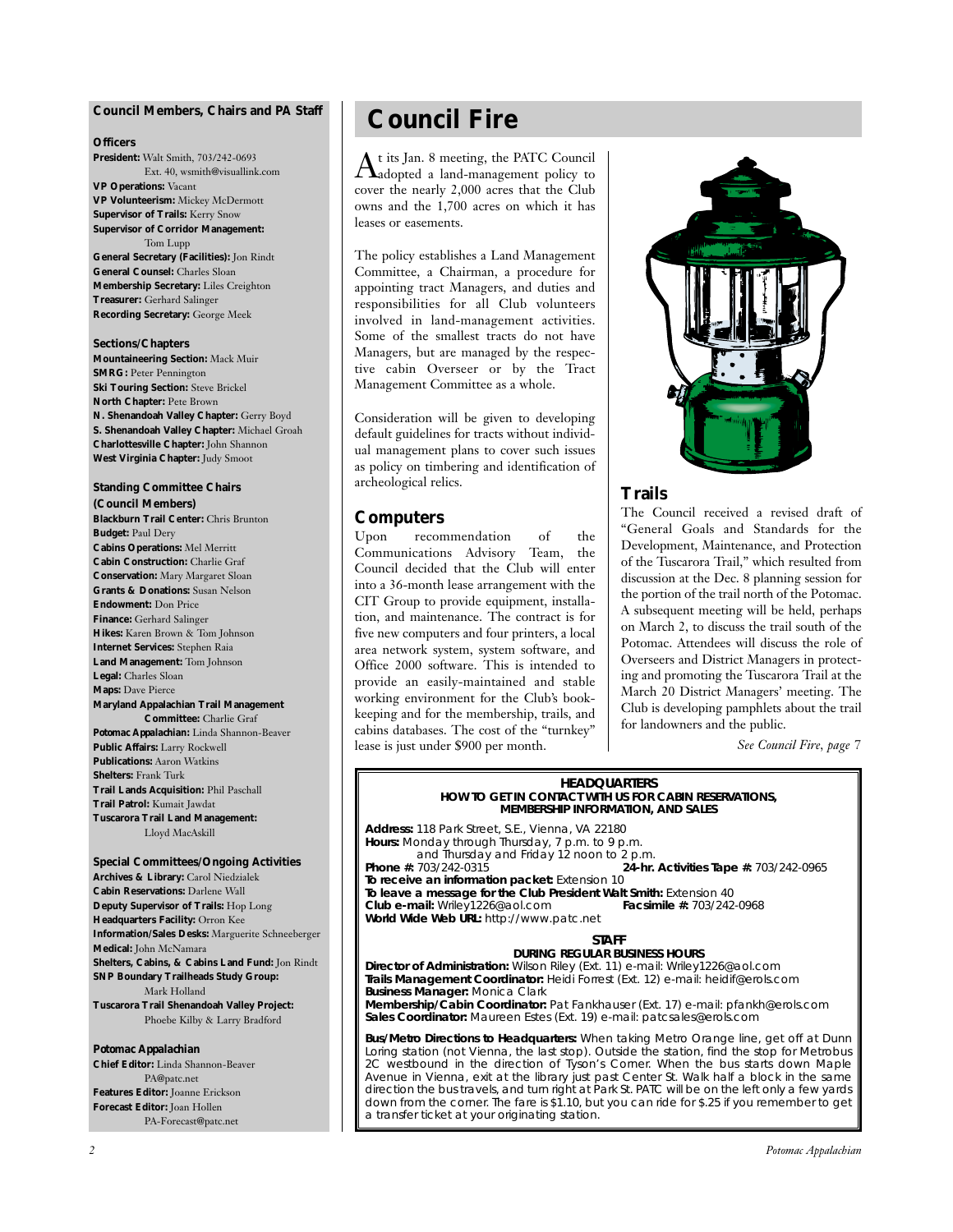# **Walt's Notes**

# **Enjoying Metro Opportunities**

Tot all PATC activities are held in the mountains. While perusing back issues of this newsletter, I noted that many maintenance and hiking activities had been conducted within or near the Beltway. Local trails were being maintained in the District of Columbia under the leadership of District Manager Mark Anderson, in suburban Maryland under the direction of District Manager Liles Creighton, and in suburban Virginia where Mike Fleming continues on as the District Manager (see the directory at right for current contact information for all trail districts).

There were many hiking opportunities on local trails last year. I noted some Family Hikes, held normally on Saturdays or Mondays; In-Between Hikes on Thursdays; and Easy Hikes on Wednesdays. Many of these events were held at a convenient location for Club members who live within the Beltway. The many activities held by the Club sections at the Headquarters were available for members with or without cars (*Metro/bus directions for reaching the Headquarters in Vienna are printed on page 2*).

Is there interest in attending additional membership activities in the Metro area? Well, we are planning on finding out. Beginning in April we will have an occasional lunch-time event that will be designed to accommodate working members as well as those who may be able to combine hiking or trail maintenance with a lunch-time break. These happenings will be held near bus/Metro stops. Past President Phil Barringer is organizing the first event.

# **Gail Spilsbury to Speak in Rock Creek Park**

The first activity will be held on Tuesday, April 16, at 12:30 p.m. at the Rock Creek Nature Center Auditorium. Phil Barringer will begin the meeting by reviewing how the Club became involved in Rock Creek Park, an appropriate topic as we approach our 75th Anniversary! The guest speaker will be Gail Spilsbury, who will soon publish a picture book on Rock Creek Park and the Olmsted Brothers. Her book will cover the park's history as well as contain information on hiking, biking, horseback riding, tennis, and nature programs that are available within the park. During her talk, Ms. Spilsbury will show some of the many photographs oriented toward the park's history. She will also speak about the role of the Olmsted family in landscaping and preserving the nation's largest urban park, which was founded in 1890.

Members planning on attending the event should bring a lunch if they wish to eat at the Nature Center. There will be a morning hike in the park led by the Easy Hikers. Hikers will take a lunch break before the program. There will be further details on the hike in the next newsletter.

# **Other Metro Events in the Future**

There are many possibilities for other happenings in the future: for example, lunches or suppers with slide presentations, scheduled in combination with other hikes and/or trail maintenance activities. Perhaps a simple "chat group" could be formed that might focus on trail subjects. However, such planning takes leadership. We will see whether the turnout may prompt some members to assist in organizing such opportunities in the future. Who knows, we could end up with a "Metro Group" or possibly even a formal chapter.

See you on the trail – a Metro trail in April,

# **Contact Information**

Supervisor of Trails Kerry Snow P. O. Box 1169 Olney, MD 20830 h 301/570-0596 w 301/295-5084 KerrySnow@telocity.com

Deputy Supervisor of Trails Trails Study Committee Great North Mountain Stonewall Brigade Crew – Map F Fred "Hop" Long 5309 Bangor Drive Kensington, MD 20895-1106 h 301/942-6177 mgrgnmd@hotmail.com

Pennsylvania North Chapter Crew - Map 2-3, 4, J, K Charles R Irvin 11540 Simmons Road Taneytown, MD 21787 h 301/447-2848

Pete Brown 2012 Blue Mount Road Monkton, MD 21111 h 410/343-1140 w 410/583-4561 peter.brown4@worldnet.att.net

Maryland Appalachian Trail South Mountaineers Trail Crew-Map 5, 6 Richard Canter 19521 Divot Place Gaithersburg, MD 20879 h 301/924-4942 w 301/721-3000 ext. 3061 southmountaineers@yahoo.com

Harpers Ferry/Ashby Gap AT & BB Map 7, 8 Chris Brunton 9000 Piney Grove Drive Fairfax, VA 22031 h 703/560-8070 trilbossbtc@msn.com

### Ashby Gap/Possums Rest AT & BB Map 8, 9 (Rte. 50 to Rte. 638) Ed McKnew

13241 Hazegrove Farm Lane Linden, VA 22642-1723 h 540/622-6004 f 540/631-0180 emcknew@aol.com

Ashby Gap/Possums Rest AT & BB Map 8, 9 (Rte. 638 to SNP) Lloyd Parriott P.O. Box 1971 Front Royal, VA 22630 h 540/622-2743 Blumount1@aol.com

SNP North AT – Map 9

John McCrea 6641 Perry Avenue Upper Darby, PA 19082 h 610/352-9287 mccreajf@aol.com

## Volunteer Coordinator

Hoodlums Trail Crew George Walters 2607 Ailsa Ave. Baltimore, MD 21214-2518 h 410/426-2724 w 410/727-0200 f 410/727-1267 gjwalters@erols.com

SNP North Blueblazed

Map 9, 10 Bernie Stalmann (Hazel Mt. Area) 12111 Amblewood Drive Laurel, MD 20708 h 301/725-8876 Bstalmann@aol.com

SNP Central AT Blue and White Crew - Map 10 Hal Hallett (Co-overseer) 6844 Brindle Heath Way, Apt. F Alexandria, VA 22315-5821 h 703/719-7846 w 202/452-7794 Hal Hallett@blm.gov

Charles Hillon (Co-overseer) 15907 Waterfall Road Haymarket, VA 20169-2128 h 703/754-7388 CharlesHillon@earthlink.net

SNP Central Blue-Blazed Blue and White Crew – Map 10 Dan Dueweke (north end) 15545 Eagle Tavern Lane Centreville, VA 22020 h 703/266-3248 danjan@fcc.net

Steve Paull (south end) 14056 Verona Lane #1332 Centreville, VA 20120 h 703/830-2986 steve.paull@herndon.ocs-us.com *continued on page 4*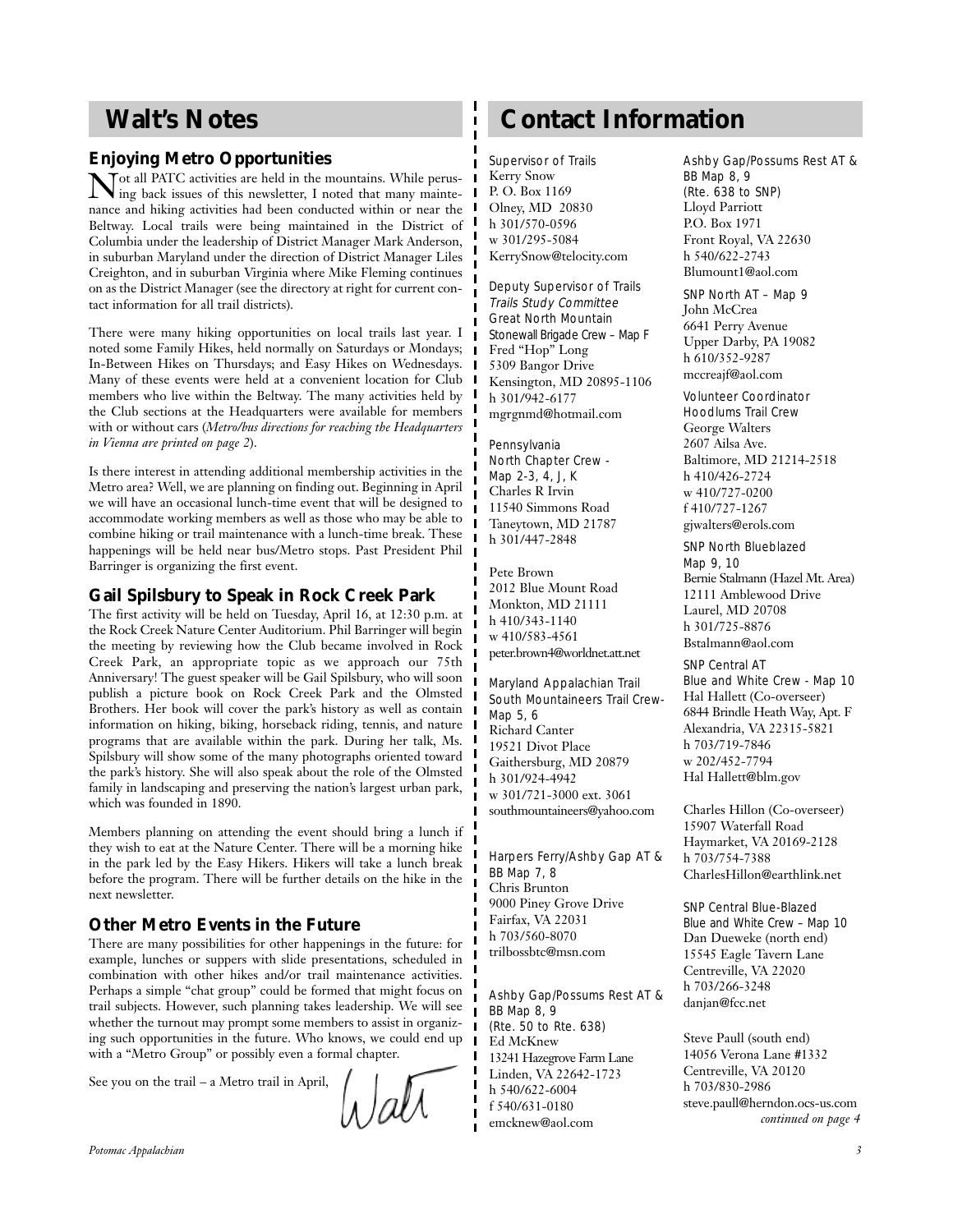### SNP South AT

Map 11 Mike Karpie 10500 Kings Lane Spotsylvania, VA 22553 h 540/785-9553 w 540/538-1010 BKPKR@erols.com

### SNP South Blue-Blazed Map 11 Pete Gatje

56 Black Walnut Lane Nellysford, VA 22958 h 434/361-1309 pjgatje@aol.com

# Tuscaroria North Map L

Lloyd E MacAskill 5525 Ventnor Lane Springfield, VA 22151 h 703/978-4070 LloydMacA@aol.com

### Tuscaroria South Map F, G, 9 Rick Rhoades 45 Hillside Acres Lane Mt. Jackson, VA 22842 h 540/477-3247 RRhoades@shentel.net

# Massanutten North

Massanutten Trail Crew – Map G Mike Sutherland 4117 Evergreen Drive Fairfax, VA 22032-1018 h 703/591-8330 csutherland@cox.rr.com

#### Massanutten South Map H William Schmidt 1324 Dale Drive

Silver Spring, MD 20910 h 301/585-2477 wmschmidt@aol.com

Suburban Virginia - Map D Potomac Heritage & Great Falls Bruce Glendening 1428 Woodacre Drive McLean, VA h 703/532-9093 bglendening@yahoo.com

Bull Run Occoquan Trail Dave Fellers 8306 Chivalry Road Annandale, VA 22003 h 703/560-2171 badmax13@yahoo.com

# Spotsylvania Battlefield Park Frank Haas 120 Beauregard Street

Fredericksburg, VA 22408 h 540/898-2213 fhaas@juno.com

# Suburban Maryland

Map D Liles Creighton 100 River View Ave. Annapolis, MD 21401-1122 h 410/573-0067 lcrei@aol.com

# District of Columbia

Map N Mark Anderson 1877 Newton St. NW Washington, DC 20010 h 202/462-7718 w 202/862-9230 mhacca@starpower.net

### Cadillac Trail Crew/Trail Head Editor Jon Rindt 621 Skyline Forest Drive Front Royal, VA 22630 h 540/635-6351 JKRindt@er

SNP Boundary Trailhead Access Mark Holland 6236-B Ridge Pond Road Centreville, VA 20121 h 703/266-1832 hollandmark@mindspring.com

### Acme Treadway Company (Trail Crew) Don White h 804/270-3116 whitedh@hotmail.com

Cadillac Crew Fran Keenan h 703/938-3973 outdoorsnow@cox.rr.com

Trail Work Report Form www.patc.net/forms/overseer/ wtr.html

PATC Web Page: www.patc.net

Trails Web Page: http://members.telocity.com/ ~kerrysnow/patc/contacts.html

# **Contact Information Bob Pickett's Appalachian Nature: Spring Rain**

 $\mathbf{W}$ hile March can still bring snow and cold temperatures, it will also provide the first rites of spring. When the air temperature first rises above 40 degrees F. and an extended rain begins in the afternoon and continues into the evening, it's time to put on your raingear and visit the vernal pools in search of the spotted salamanders. In the course of one evening, a good rain event in early March can result in hundreds, even thousands, of these large, yellow-spotted mole salamanders traveling from the upland woods to these ephemeral water-filled basins for one night of mating frenzy. Males will arrive hours before the females, writhing in masses of four to six or more, known as congresses. With the arrival of the females, the congresses break up, and the actual mating and egg laying will occur. Often the rain event is not continuous over the evening, and the mating activities will halt, with the adults hiding under leaves until the next rain event occurs. Two years ago, this event occurred Feb. 26, while last year, with many vernal pools remaining dry from the winter's drought, the event never occurred. The reason salamanders breed so early in the season is to enable the eggs to hatch, mature, and metamorphose into terrestrial juveniles before the vernal pools dry up. This normally takes about three months.



About this same time, the wood frogs emerge and congregate in massive numbers at local pools and wetlands and will fill the air for several days with their duck-like calls. Both spotted salamanders and wood frogs are known as explosive breeders, due to their massive, short-term breeding period. Look for their tennis-ball-shaped egg masses underwater. The spotted salamander egg mass is firm in the hand, contains about 250 eggs, and is often white-cloudy (not always), with the peripheral individual eggs somewhat flattened, while the wood frog egg mass is more gelatinous, contains 500 or more eggs (more often clear), and with the peripheral eggs retaining their spherical shape.

As the calls of the wood frogs near their end, the spring peeper will begin its serenade. Unlike the wood frog, the spring peeper is not an explosive breeder, with its mating call being heard over the next six or so weeks.

One can't talk about March without commenting on the first spring ephemeral flowers. I like to hike on my birthday (March 2) and search warm, southwestern-facing slopes in search of the first blooms of hepatica, bloodroot, spring beauties, and trout lilies.

Look out! Spring is arriving. ❏

*—Bob Pickett*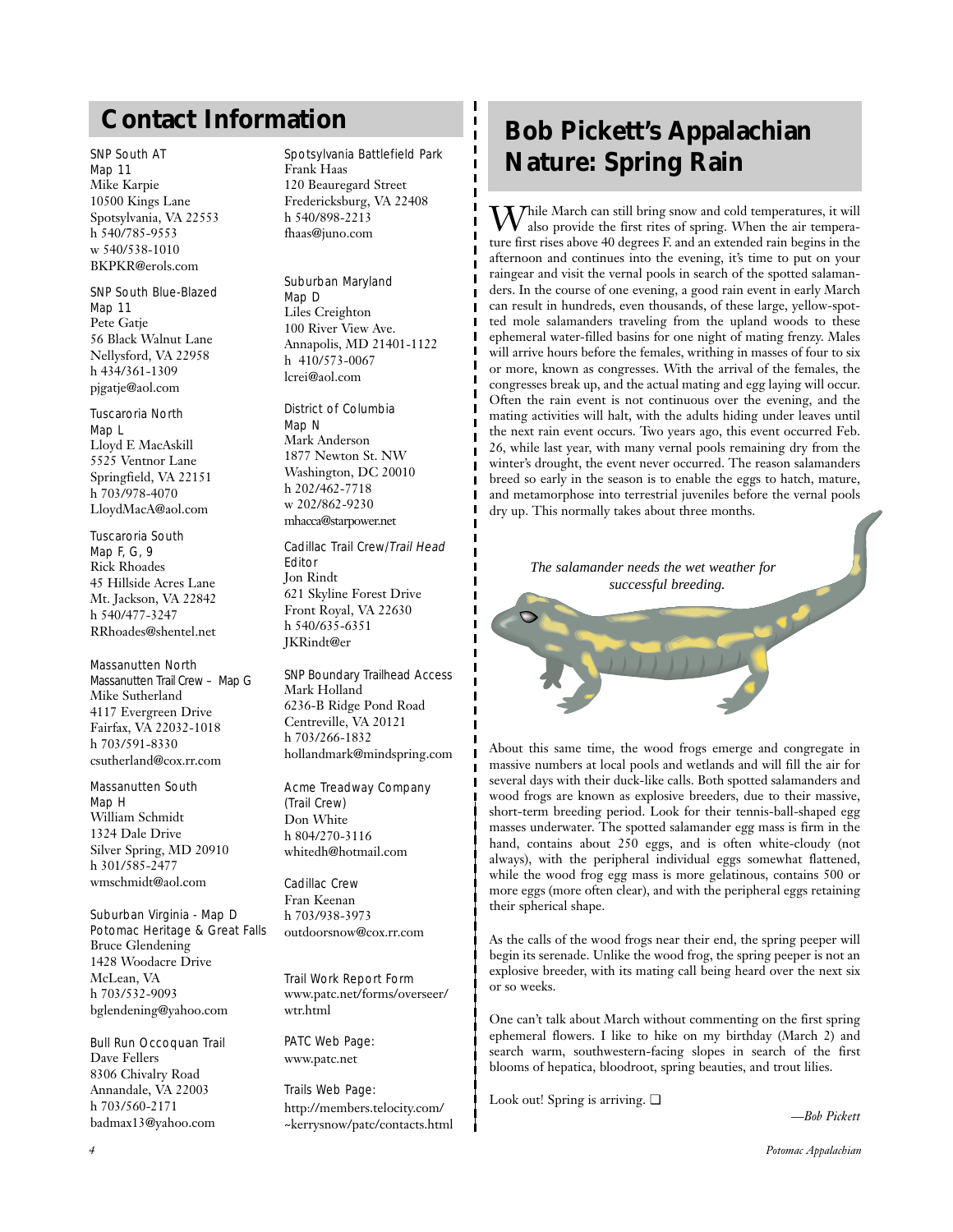# *Sawyers, from page 1*

A total of 12 trees were cut that day. The rings of one—a large, hollow, dangerously leaning oak—told us it was more than 240 years old.

Not all present supported the sawyers' efforts. Becky "Butterfly" Hunter attempted to stop the effort through the time-honored tradition of creative nonviolence by chaining herself to one of the trees. As the photos accompanying this article attest, her efforts were for naught.



*Bobby "Treeslayer" Lowrey getting ready to work.*

While the focus of the weekend was on the trees, other work was accomplished as well, including the building of additional stone steps on the Blue Blaze Trail leading up to the campground.

Before the evening breaking of bread, some of the more "new age" members of the group joined hands in a circle around one of the large tree stumps. A candle was lit, bells were rung, and a thanksgiving to Mother Nature and the Tree Spirits was given so that equilibrium could be returned to Blackburn's spirit.

All in all it was another wonderful weekend at the Blackburn Trail Center. ❏

*—Sandi Marra*

*Sawyers complete their job despite the (weak) opposition.*







*Fran "Spiderman" Keenan*

*Becky "Butterfly" Hunter chains self to tree.*

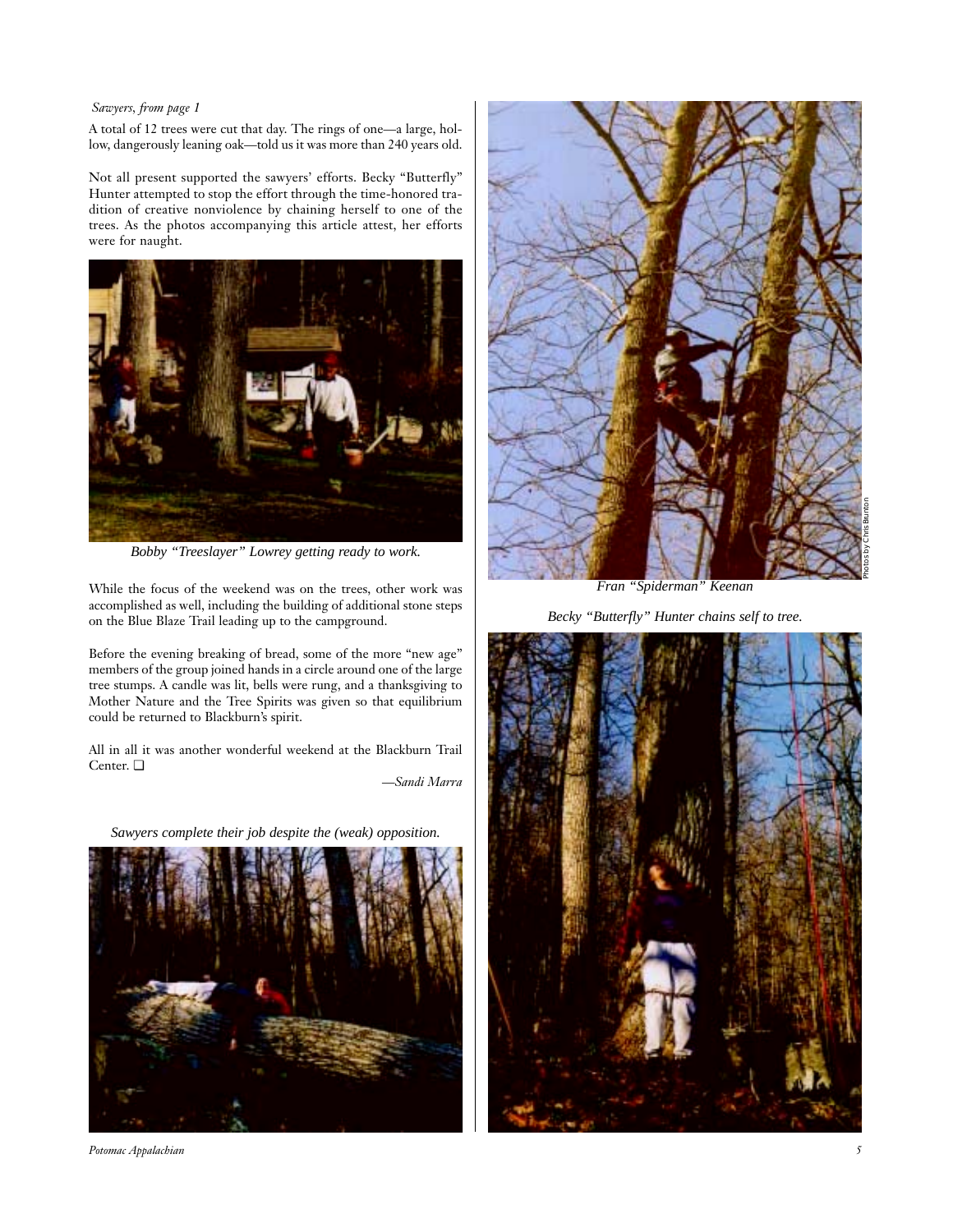# **Place Names Tell the History of the Mountains**

*Dear Ellen:* 

*Linda Shannon-Beaver, the Editor of the Potomac Appalachian newsletter, forwarded me your query regarding place names. Glad you liked the article – it was fun to do. Following is more information on place names.* 

*—Jack Reeder*

I'm actually not a genealogist or geologist, so I'm unqualified to answer your queries about local names near the Park adjoining the answer your queries about local names near the Park adjoining the area Free Union. Take everything I say with a degree of doubt!

I AM rather familiar with the area in SNP (east side, at least) between Pocosin Hollow and Simmons Gap, and Carolyn, my wife, and I have walked (bushwhacked) those woods numerous times. There's a fabulous amount of history there, and we've only just scratched the surface. You live not too far from the Moormans River, so you are close by that area. I'll tell you what little I know about it.

Place names in the area in SNP are, for the most part, named after families that originally inhabited those spots and, in many cases, are still living in the hollows below. Those ought to be obvious: Morris, Roach (a corruption of the French, Roché), Weaver, Simmons, Eppert, Jones, etc. Most are Scot-Irish in origin; some few are German-derived, their owners probable spillovers from the Valley.

Other names are, as Miss Stephenson said, geographic in origin, such as Cedar Mountain, Rocky Knob, Middle Mountain, etc. (Often the mountains and roads were named differently by the people living on the east side than by those living on the west side!) And others are named, no doubt, after the wildlife of the area: Wildcat Ridge, Beaver Creek, etc.

Names are intriguing, and one can make risky

assumptions about their origin (the old adage "to assume makes an ASS out of U and Me" applies). Speculation is dangerous in trying to document history. Still, what else do we have to go on? Solid evidence is hard to come by!

For example, "Rip Rap" River and Falls (and shelter) were possibly named due to mining of gravel from the river (rip-rap is still a common term used in the business today). Wildcat Ridge is another easy one. I will give you one tip, though, not well known: "Loft Mountain" originally was "Lost Mountain" in the colonial style of handwriting where an "s" looks like an "f." Someone misinterpreted the deed of that era, perhaps, and thus it became "Loft." The name "Lost" is even more intriguing. Was it possibly named after some hunting party that didn't make it back before nightfall? Who knows?

Furnace mountain is aptly named because it sits above the old Mt. Vernon furnace off Madison Run Road. (You ought to visit it--it's still in splendid, massive shape.) The entire mountain to its east was timbered to feed its fires. I know, because I have discovered on it numerous charcoal hearths (circles) and their roads leading down to the furnace.

Brown's Gap, Cove, and all the other "Brown" sites originated from Brightberry Brown, the first settler in the area (1805). He actually settled first near Gordonsville and gradually moved west, possibly because he sold tobacco (transported in hogsheads) to England and the land where he first toiled gradually gave out. His records are extant, having been found in an old family descendant's barn. They are now in the Alderman Archives at the University of Virginia and worth the trip. (See *Shenandoah Secrets*, page 76.)

Smith Roach Gap, Powell Gap, and Simmons Gap, as I recall, are all derived from families once living on or near the area. Some descendants may still live in the hollows below.

Crimora Lake (and Overlook) was named by the engineer who determined to make a manganese mine at the site. It was one of his daughters' names. (Now don't ask me for the origin of HER name!)

Pocosin (sometimes spelled "Pocosan"), we all now know, is named from the Indian term meaning "wet place." If you have ever hiked in the "real" Pocosin area, you will find it quite a wet place, still passable on foot if you are careful. It's a plethora of springs, but not boggy. Obviously, the early settlers found it passable – they built houses and roads there. One house sat right at the junction of two forks of the Upper Pocosin River. You wonder what they did during flood season – and how they ever escaped mold and mildew!

Some place names were unfortunately misplaced on maps or never got listed at all. Originally "Peters Point" is the outcrop that splits

two forks and their beautiful waterfalls of Big Creek (south of MP 54). PATC had it on the Park boundary, a mile or more away. Locals knew of the site well and told me of it. On other earlier editions of PATC maps, Dean Mountain was shown as a knoll well to the west of the actual peak. (Locals were unhappy about that! There are possibly several hundred Deans living below.) Both tags subsequently were moved to their proper location. The Deans also told me about the "Lost Cliffs" that adjoins Dry Run Road, which I

had, out of sheer curiosity, climbed to find one of the most beautiful views in the Park I had ever seen. This never had a tag on maps before, although it was a well-known landmark. The Victorians rode their horses up the adjoining mountainside to reach its heights for Sunday picnics.

Some place names have disappeared from maps altogether, usually due to administrative decisions by authorities unconcerned about historic preservation. Butternut Branch and Jenny Gray's Road are long gone on Pass Mountain. Many others have disappeared by fiat, also. Some roads were abandoned; others moved. The Weakley Hollow Road today, for example, parallels but does not resemble the original on the other side of the Hughes River.

And this is unrelated to your quest: Fort Wyndham Rocks, near the Dickey Ridge Trail in the north section, has no known historic derivation but is certainly one of the most intriguing names in the Park!

But I wander off your topic. Your best sources of place names in SNP are still Jean Stephenson, who apparently made a life-long study of the subject, and Egbert Walker, who himself, as one of PATC's foremost early mapmakers, kept records of such names. PATC has all their materials in Archives, but I would avoid going there for a few months. Club HQs just had its second-floor renovation completed and as such much of the Archive material is still in boxes. And the Archivist, Carol Niedzialek, is up to her ears in resorting files.

*In Celebration of PATC's History*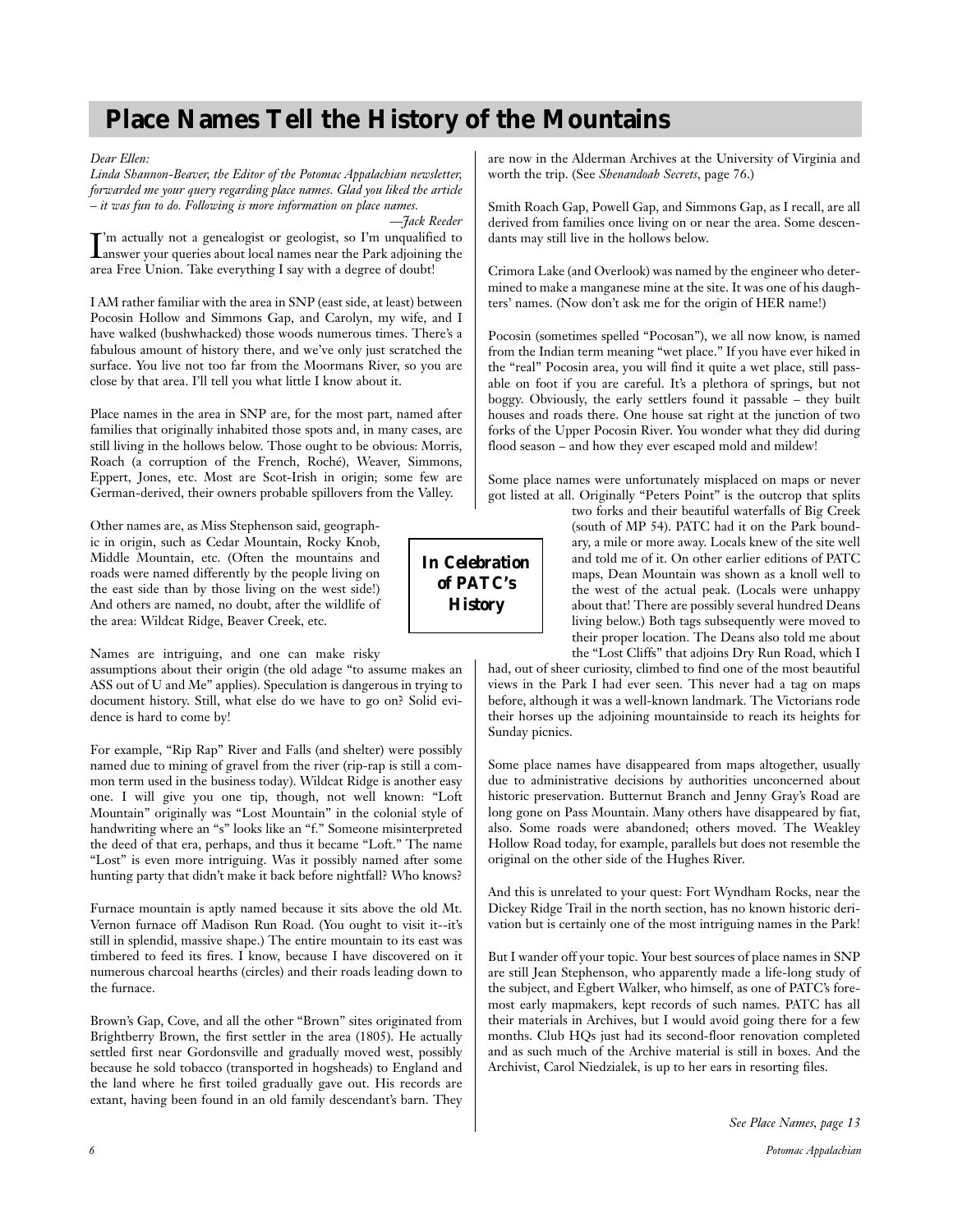# **Thurston Griggs Trail Dedication in January**

## *Griggs, from page 1*

PATC Overseer and has been a member of the Maryland Appalachian Trail Management Committee since its inception. He had been the Appalachian Trail ridgerunner in Maryland for several years, serves on the ATC Board of Directors, and is an ATC honorary life member. Additionally, Mr. Griggs has twice been the President of the Mountain Club of Maryland (MCM) and has also been MCM's Archivist and Supervisor of Trails. His work continues, primarily as a coordinator for the Appalachian Trail Land Trust, where he is protecting the endangered access of his namesake trail. While Thurston Griggs' past accomplishments have been many, we continue to benefit from his body of work and always will. ❏

*—Rick Canter/PATC Maryland District Trails Manager*





*Thurston with Paul Ives and Bob Williams Above, Thurston talks with fellow members at the dedication.*

### *Council Fire, from page 2*

The Council approved a resolution to rename the Bagtown Road Trail in Maryland the "Thurston Griggs Trail" to honor Mr. Griggs, who has been an active and enthusiastic volunteer in PATC and ATC for over 30 years. As AT Land Trust coordinator in Maryland, he was able to establish the protected status of the Bagtown Road trailhead.

# **Facilities**

A potential crew leader has been found to restore the Eaton Hollow Cabin on the Firestone Tract in the Southern District of Shenandoah National Park. The Club has received a donation of \$5,000 to stabilize the cabin's foundation.

Eagle Scouts have finished construction of a cooking pavilion at the camping area near Blackburn Trail Center to honor the memory of long-time PATC leader Edward Garvey. A spring dedication is planned.

At headquarters, the lighting system has been corrected following the end-of-construction meeting with the architect and contractor. Arrangements were made to clean out one of the temporary storage containers used in the parking lot during construction.

# **Membership**

The January membership report showed a total of 6,513 (including 107 new members), compared with 6,569 the previous month. However, it was reported that the database is still not reliable and is not showing the date members joined.

# **Other Business**

The Club's new Business Manager, Monica Clark, was introduced to the Council. With her in place, it was hoped that financial reports could be back on schedule in February.

The Council noted the death of John Oliphant, former PATC President, who was active in land acquisitions.

President Smith said he will plan a series of lunches, with speakers, near Metro stops as part of the Club's 75th anniversary observance. He suggested that PATC include a historical perspective on all events this year.

The Mountaineering Section reported that the United Nations has designated 2002 the "Year of the Mountain," and the section is preparing a slide show depicting people who live near mountains.

Eight club officers, 11 committee chairs, two chapter representatives, two section representatives, two staff members, and one Club member attended the January Council meeting. ❏

*—George Meek, Recording Secretary*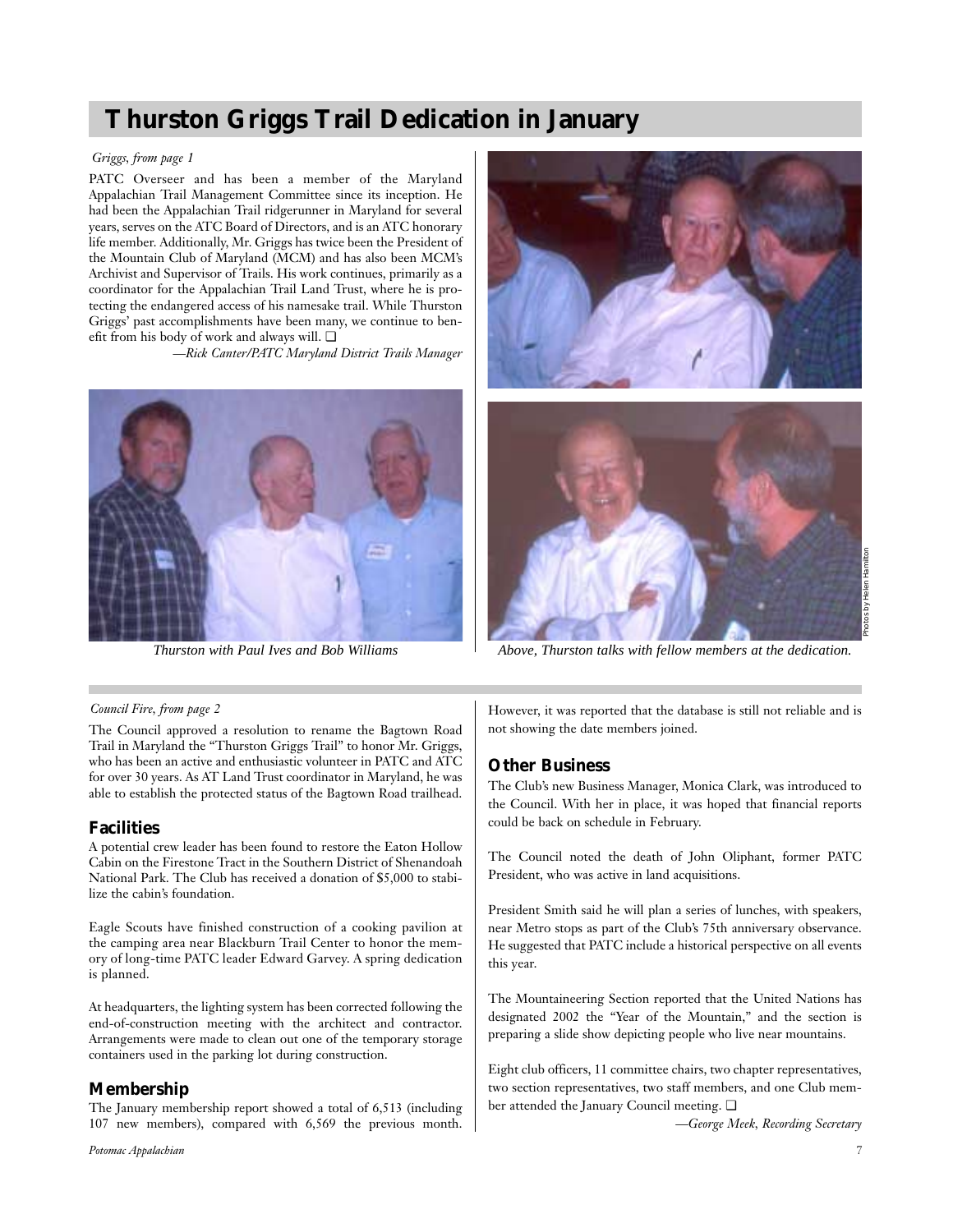# **A Thru-Hike: One Experience Some Just Can't Pass Up**

Afew months ago, I stood on top of Mt. Katahdin in Baxter State Park, and I had walked 2,168 miles to reach it. My fingers traced the carved letters of the sign at the peak, "Northern terminus of the Appalachian Trail." I could hardly believe the journey of a lifetime was complete.

My first introduction to the Appalachian Trail came five years ago in Shenandoah National Park. My husband and I had recently moved to the area and were out camping for a weekend. At the Pinnacles picnic area, I remember reading a sign about this "footpath," over 2,000 miles from Georgia to Maine. I was surprised, amazed, and intrigued by the very thought. I loved to hike, and the idea of traversing the Appalachian range was terribly exciting. Little did I know where that thought would bring me!

After two years of planning, I joined several dozen anxious, hopeful thru-hikers on Springer Mountain last April first. I was so excited to be there, I had to pinch myself constantly to be sure I was not dreaming. Or perhaps I was trying to verify that my skin was not yet frostbitten. My first night was the coldest of any I spent on the Trail. My body was not yet acclimated to cooler outdoor temperatures, and I shivered all night long, listening to the symphony of snoring all around me in the shelter. Was this what my next six months would be like? Yikes!

That first week was a full palette of typical AT experiences. I struggled up steep, slippery mountainsides through two straight days of rain, began suffering knee pain by day three, had mice build nests in my pack, and outgrew my boots after four days of hiking. But I also had made at least a dozen new friends. I had watched the sun set from atop Blood Mountain, the highest peak in Georgia, one of only four hikers that week to see the view from on top due to constant fog. That night, we rigged a tarp over the damaged windows of the shelter (really a cabin) to keep the hurricane-force wind out and slept comfortably side by side on the wooden floor. I saw the earliest signs of spring as delicate, five-petaled white flowers began to bloom along the Trail. I was simply glad to be alive.

# **Getting Into a Routine**

It did not take long to develop my routine as a thru-hiker. Each morning began between 5 and 6 a.m. As I packed, I ate pop tarts or cereal bars, washing them down with my morning ration of Gatorade. Every item of my pack had a specific place, and I often





*Making the final climb up Mt. Katahdin in Maine.*

packed more by feel than by sight in the pre-dawn darkness. An hour later, I was again heading north, watching the sun rise and listening to animals scurry in fright as I crunched through the leaves on the Trail.

My daily mileage goals had to be flexible, and I relied heavily on my maps to plan each day's hiking. I recall a day in northern Virginia, where I hiked 14 fairly flat miles with relative ease, hitched into town for a two-hour restaurant lunch, and then hiked six more miles to a shelter for the evening. On another day in New Hampshire, I started climbing from the base of Wildcat Mountain at 7:00 a.m. For an unknown reason, nausea and vertigo slammed me with every step, and it took me over four hours to make the steepest two-mile climb I had ever seen. After eight hours, I reached Carter Notch Hut, where I stayed the night. Though I had planned to hike 13 miles that day, I had to be satisfied with six.

No matter what kind of hiking day I had, my evening ritual was the same. Set up camp, in the shelter if there was a chance of rain, otherwise in my tent. Get water unless I was making a "dry camp." Cook supper. Clean pot. Write in my journal. Massage my swollen feet and knees for a few minutes while reviewing the map and guidebook for tomorrow. Crawl into my sleeping bag and read a chapter of my book before falling asleep.

Gradually, I made my way north. The highlights were frequent and exciting. I camped by myself for the first time on the Trail in Plumorchard Gap, Ga. I crossed my first state line at the gnarled oak tree. As I crossed from Tennessee into Virginia, I set my daily mileage record at 26 miles. Almost by accident, I hiked the "Damasca-thon," the 26-mile stretch between Iron Mountain shelter and Damascus, Va. It was not the first time the lure of showers, food, and a bed induced a high-mileage day!

Trail towns seemed to come and go in rapid succession, with picturesque names like Hiawassee, Montebello, Delaware Water Gap, Caratunk, and many others. Each time my first priority was the post office. Always a mail drop awaited me, with food and supplies carefully packed and sent by my husband, who served as "ground control" for the entire hike. His excellent packages, in addition to frequent The first white blaze, Springer Mountain, Ga.<br>See Thru-Hike, page 9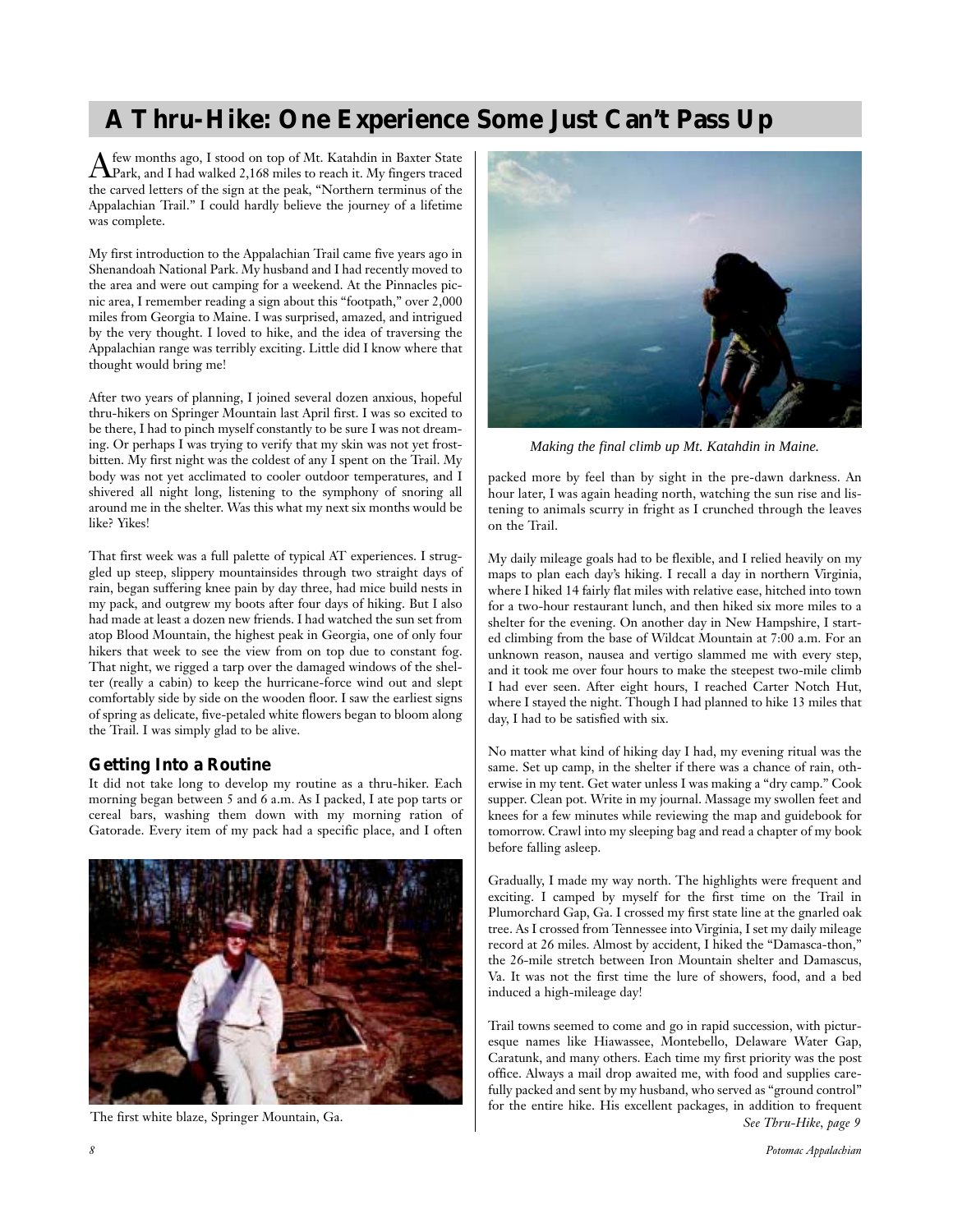### *Thru-Hike, from page 9*

treats sent by family and friends, made me the envy of many of my fellow hikers. It was exhilarating and sometimes painful to briefly reconnect with loved ones while I was in town, but it was their constant support and encouragement that gave me strength always to keep going.

# **The 'Hiking-Solo' Experience**

"Are you hiking alone?" Over six months, this was the most frequent question I heard, the tone of the asker ranging from surprise to admiration to fear. Many people, friends from home, residents of trail towns, and even some fellow hikers admitted they would never attempt this journey alone. They perhaps felt safer with a companion or feared loneliness or weren't comfortable enough with their backpacking skills to go solo. Hiking with a partner can be great fun, and I sometimes wished I had a little more company along the way. However, thru-hiking north during peak season, as I did, meant I was surrounded by fellow hikers. Particularly in the evenings, we congregated at shelters, comparing our suppers of pasta and rice, and sharing news of the day. In towns, we all gravitated to the same hikerfriendly places. It actually required a bit of effort to be alone.

But solo hiking allowed me greater freedom and solitude, which I preferred. I loved being able to spend an extra hour at lunch if I felt like it. I could be sick or have a bad day without bothering someone else. I could follow a whim, take an unplanned day off, or push a high-mileage day without the worries of a partner's time constraints or pace. I also encountered far more wildlife than my friends who hiked together down the Trail.

Some people also wondered if I had additional worries as a woman hiking solo. The simple answer is no. I always tried to "hike smart," keeping in touch with hikers around me and choosing not to spend time around anyone who made me uncomfortable. I also avoided unnecessary risks, such as camping alone near busy roads. Overall, I found danger is no more prevalent on the AT than in any urban area. In fact, much less so. The Appalachian Trail Conference estimates 3 to 4 million people use the Trail each year. However, since the 1970s, when such record keeping began, there have been only seven murders linked to the Trail. By comparison, I live and work near Washington, D.C., a population of just over half a million. In the year 2000 alone, 233 people were murdered in the District.

In short, I felt completely safe on the Trail. And I was among many other like-minded women. In 2000, ATC statistics show that of hikers who completed the Trail (officially known as 2,000-milers, to include thru-hikers and section hikers), 23 percent were women. Though it is too early to draw firm conclusions, the 2001 reports indicate 29 percent of thru-hikers were women.

Even families have hiked the Trail together. In the past two years, two families, each with five children, completed the Trail. The youngest of these was two years old; needless to say, she "rode" with her mother more than she walked.

# **The Kindness of Strangers**

One of the greatest joys of thru-hiking was experiencing the generosity of strangers, a phenomenon known as "trail magic" with the providers known as "trail angels." These acts of kindness were often simple: A stranger stopped to give me a ride into town; a family living near the Trail put out a cooler of sodas on a hot summer day. There were also tremendous gifts, such as the time I received a free night's stay and meal in the home of a family near the Trail in



*Fellow hikers on McAfee Knob, Va.*



*Trail Angels Don and Judy Williams, providing breakfast along the trail.*

Virginia. Another time, I reached the summit of Mt. Moosilauke in the White Mountains without a drop of water left. I had refilled at the last stream, but an intestinal infection made me hike far too slowly and forced me to drink more than usual to avoid dehydration. Though it hurt my supposed self-sufficient ego, I asked a nearby day hiker if he carried spare water. He was better prepared than I was and insisted on giving me an entire liter of water so that I would not run out before the next source. Such kindness from total strangers was overwhelming! My faith in the goodness of humankind was renewed.

It was also very rewarding to meet many of the selfless volunteers who donate their time to maintain the Trail and shelters. Whenever possible, I stopped to shake the hands of those whose labor made my journey a reality. Records from ATC show that 4,629 volunteers contributed 201,466 hours in the year 2000. I was especially proud to hike through PATC territory, where 435 volunteers contributed 15,918 of those hours.

# **Difficulty Escalates**

By the time I reached Hanover, N.H., my guidebook stated that I had covered 80 percent of the miles, but that I had 50 percent of the work left. The first southbounders were also joining us at shelters, and they attested to the tremendous difficulty of the terrain ahead. I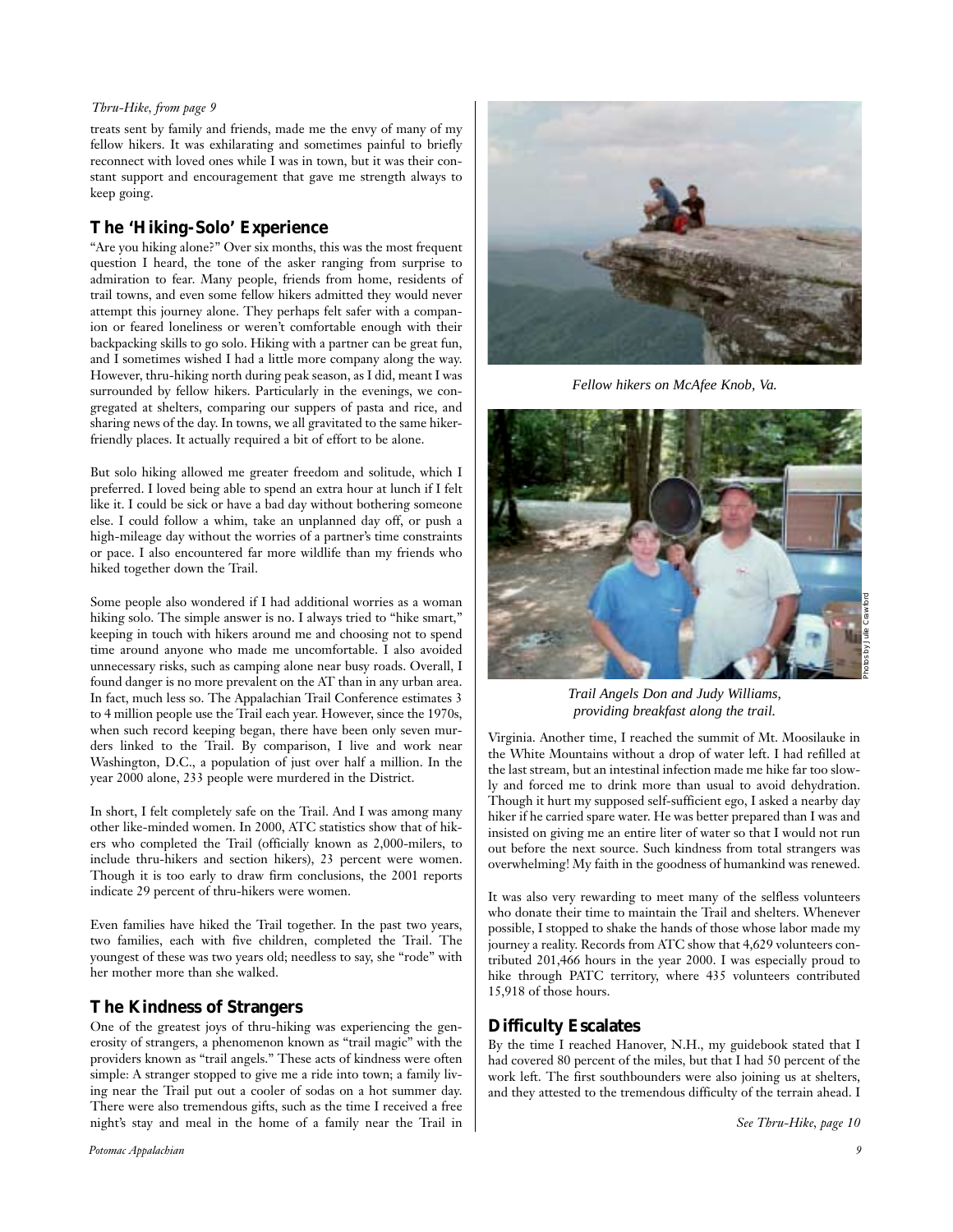### *Thru-Hike, from page 9*

quickly found out that they were right, but even such difficulty was not able to dissuade many northbounders who had come this far. We were in the minority. Of an estimated 2,375 thru-hikers who began at Springer Mountain, only 10 to 15 percent of us arrived at Katahdin. (As of November 2001, 260 northbounders had reported their hike completions to ATC, though more reports will continue to arrive daily.) My daily expectation dropped quickly from at least 15 to no more than 10 miles. My knees, which had hurt since Georgia, suddenly exploded with pain from the steep ascents and, worse, even steeper descents. Falls, cuts, and bruises became commonplace.

Despite the difficulty, hiking above tree line was suddenly providing views that made the entire journey worthwhile! My favorite day on the Trail was when I crossed the Franconia Ridge in the Whites. The temperature hovered around 40 degrees, and the winds gusted to 30 m.p.h. that day, but the cold could not hamper my absolute thrill of being "on top of the world" for seven miles. The clouds blew through in waves, allowing views of the massive mountain ranges around me to come into focus. The beauty was utterly breathtaking.

# **The Final Challenge**

And then I reached Maine, the most beautiful state of all. One of Maine's gems is the "100-mile Wilderness," the most remote section of the AT. For 100 miles, I did not cross a single paved road nor encounter any towns. Still, the Wilderness is not as remote as it once was. A lodge has opened near its northern end and is quickly becoming a Mecca for hikers and snowmobilers. While still isolated – arrival is via boat, which you must summon by air horn – it offers a chance to resupply, get clean, and eat massive cheeseburgers and pizzas.

Maine also enjoys its status as the most difficult state. The so-called "hardest mile of the Trail" is the Mahoosuc Notch in southern Maine. The Notch is a boulder field, left by retreating glaciers of long ago. For three hours, I clambered over the car-sized and house-sized boulders, crawled under the caves beneath them while pushing my pack ahead, and straddled crevasses between them. All to get through a single mile of Trail.

Finally, in the early days of October, Katahdin drew near enough that I could see it at least once a day. A massive table-top shaped peak, it rose out of the distance like a myth, with nothing else on the horizon to obscure it. Each time I saw it, I could do nothing but stare, open-mouthed. Could it be that I was finally reaching the goal? So many mixed feelings flooded my insides. Physically, I knew my body was exhausted and could not push on much farther. Mentally, I felt hardened to Trail life and knew I would miss the freedom of "hiking for a living." Emotionally, I was excited about summiting this grand peak, but even more excited to spend time with my husband after such a long absence. Missing him was unquestionably the most difficult part of the entire trip.

And so I found myself on Oct. 4, standing on the windy summit of Mount Katahdin, "greatest mountain" in the native tongue.



*Triumph: the summit and finale of 2,168 miles on the Appalachian Trail.*

Unbidden tears poured as I touched that famous wooden sign. I had begun this trip because I loved to hike, and because it was there. By the time I finished it, I had been deeply touched by the goodness of others. I learned that life is too short to waste time. I found a mental strength that brought me past every boundary I had previously known. I re-affirmed the most important things in my life: God, my family, and my friends. My life can never be the same.  $\Box$ 

*—Julie Crawford Web sites of interest: patc.net, atconf.org, my personal Web site where my daily journals and photos are logged – zulie.com*

# **Dogwood Half Hundred: Call for Volunteers**

The Dogwood Half Hundred will celebrate its 17th running on Saturday, April 20, at Powells Fort Camp<br>in the area of Massanutten Mountain of Virginia. Did you realize that, in addition to the marathon hikers, there is another group equally engaged in the Dogwood and essential to its success? That "other" group is the corps of volunteers – more than 35 in all – who man checkpoints, assist in the preparation and serving of breakfast, serve as course monitors, run the finish-line table, assist in the Saturday morning check-in and registration process . . . and have a great time in the woods!



If you would like to spend a day or even just a morning on the beautiful Massanutten, please consider contributing your energy and spirit to the Dogwood. If you are a veteran Dogwood participant and would like to give back something to the event, volunteering will prove to be equally as satisfying as hiking the course. If you have a truck, SUV, or minivan, you can make an invaluable contribution by helping transport water and food to Powells Fort Camp.

To learn more about volunteering for this adventure, please contact Ric Francke, the Dogwood Director, at 703/356-2106 (evenings before 10:00 p.m.) or by e-mail at fbfrancke@aol.com. ❏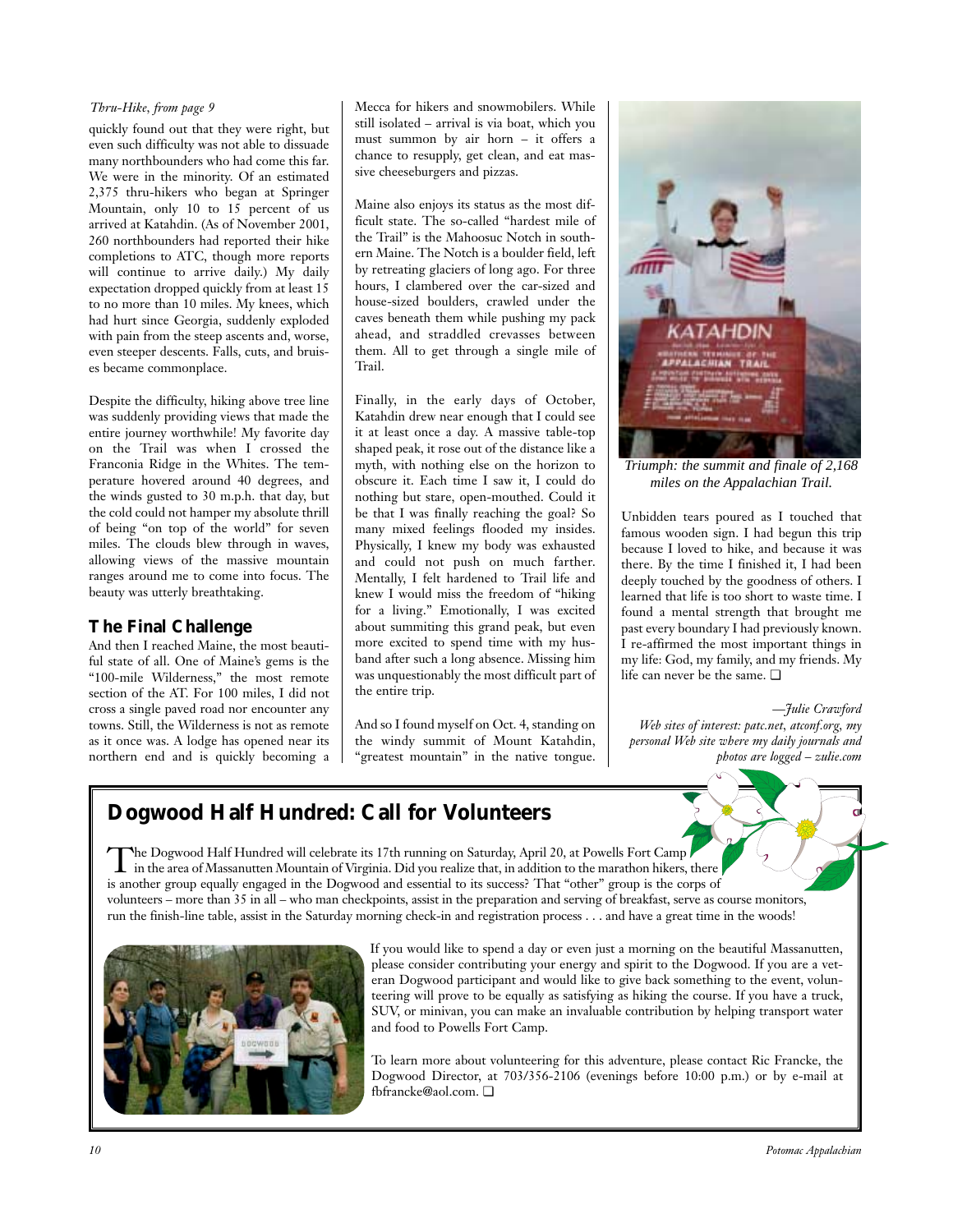# **Survivor 5 in Shenandoah National Park!**

 $\mathbf{N}_{\text{to}}^{\text{o, the hit CBS TV show isn't coming}}$ that is potentially much more useful to PATC members. We've probably all heard of the 10 Backpacking Essentials lists, those things that we should never be without when we go into the woods for any length of time. While having such items is certainly a good idea, the thought may have crossed your mind at some point, say after taking a dunking in a fast rushing mountain stream with all of your gear, "What would I do if I were out in the woods miles from any civilization and didn't have my equipment, or I lost it?" After all, equipment can fail, packs can fall over cliffs or be carried away by bears. "How would I survive?"

This two-day introductory class is intended to help you answer those questions. Members of the Mid-Atlantic Primitive Skills Group will teach you how to survive in the woods with no modern tools or manufactured supplies whatsoever. Specifically, you will learn how to:

■ Maintain the positive mental attitude that is the most important factor in survival

■ Identify the priorities of survival in a given situation

■ Construct a primitive survival shelter that will keep you warm and dry out of whatever natural materials are at hand

■ Make a fire by friction using an apparatus called a bow drill

■ Make bowls, cups, and other utensils and tools by using fire

■ Make cordage and primitive fishing and emergency trapping gear out of natural materials

■ Identify and prepare various wild edible plants found in our region

■ Make basic tools out of rock and wood

■ Attain a deeper state of awareness while in the wilderness

This class, growing out of a movement known as primitive skills, primitive technology, or earth skills, will be taught not from the perspective of the modern-day "survivalist," that holdover from Y2K that borrows their exploitive philosophy and dependency on man-made supplies from the heyday of the Western continental land rush. Rather, the guiding principals will come from the Native American philosophy of living gently with the land while cultivating a respectful attitude of being able to use the gifts of nature to survive, while at the same time having an overall positive impact on the natural world. This aboriginal way of life is where "Leave No Trace" had its roots.

These topics will be approached through both lectures and a lot of hands-on learning. If you've taken classes of this sort before, this one will probably be too elementary for you, but if you are a confirmed gearhead who fears that you may be becoming overly dependent on all of that expensive, hightech backpacking gear, this course may be just the thing to start you on the path of reform and help you simplify your interactions with nature!

The class will be held at the Schairer Trail Center just off Skyline Drive. It will run from 9 a.m. Saturday, April 27, until 6 p.m. on Sunday, April 28. The class will be for adults only, and the registration fee is \$40 for PATC members and \$55 for nonmembers (food, lodging, and instructional materials are included). Pre-registration is required, and the enrollment will be limited to 20 participants. More information on the class and instructions on how to register can be found on the Mid-Atlantic Primitive Skills Group Web site located at www.mapsgroup.org (click on the Schedule of Events button, then look for the April 27-28 class), or you may call Kevin Haney at 301/271-5023. ❏

*—Kevin Haney*

# **PATC and SNP Sponsor Chainsaw Workshop, April 20-21**

**PATC** and SNP will sponsor the 2002 Chainsaw workshop at the Pinnacles Research Station in the Central District of Shenandoah National Park. The weekend workshop is intended to train new sawyers and recertify sawyers whose cards expire in 2002. Certification is required for all sawyers who operate chainsaws on public lands. The certification, offered by this workshop, is recognized by both the National Park Service and the USDA Forest Service. Sawyers needing recertification will have first priority for this workshop. Interested volunteers should anticipate routine use of the saw as a prerequisite for inclusion in this workshop.

Overnight accommodations are available at the Pinnacles, including food for the weekend (lunch and dinner on Saturday, breakfast and lunch on Sunday). The expected cost for meals is \$20 for the weekend (accommodations and meals are optional).

Interested volunteers should contact Kerry Snow, PATC Supervisor of Trails: kerrysnow@telocity.com, 301/570-0596. ❏

# **National Park Service Web site Back Online; Public Access to 'PARKNET' Restored**

The National Park Service (NPS) announced that, effective<br>Feb. 12, 2002, all NPS Internet connections have been<br> $\frac{1}{2}$ restored. The NPS' Web site "PARKNET" is located at www.nps.gov. You may access SNP at www.nps.gov/shen.

The reconnection of the NPS Web site was done with permission of the special master for the court who has been working with the Department of the Interior on information technology (IT) security. In accordance with a U.S. District Court order related to IT weaknesses found in the management of the Indian trust system, Internet access was disconnected on Dec. 5, 2001.

PARKNET provides information on travel, recreation, and education opportunities within the National Park System's 385 sites. Additionally, Web surfers will discover information on historic preservation, grants, tax incentives, natural resource planning and preservation, science and research, and Park-planning documents. Employment, volunteer, and public/private partnership opportunities can also be found on the site. ❏

*—Lyn Rothgeb*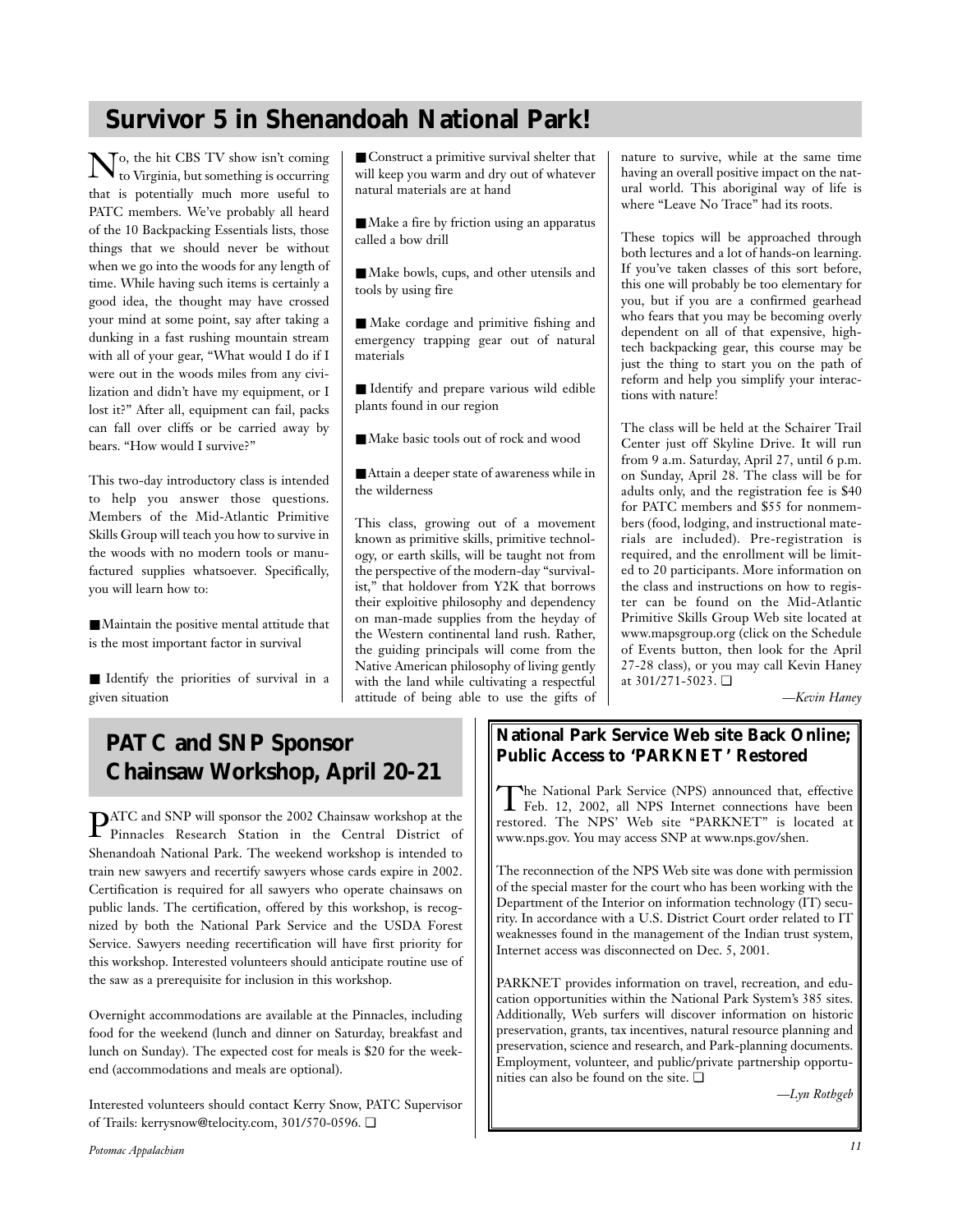# **Trail House to Continue Trails Day Sponsorship in 2002**



For the second consecutive year, the Trail House of Frederick, Md., will sponsor the South Mountaineers' National Trails Day event.

Proprietors Clyde and Gerry Hicks are proud to announce their support of the South Mountaineers and hope to continue their involvement with this PATC work crew in the future.

Volunteers interested in this June 1 event should contact Mark Mitchell at 301/461-7048 or mdtrail@yahoo.com.

The Trail House is the Frederick area's premier outfitter. You can visit them online at www.trailhouse.com or in person at 17 South Market St. in downtown Frederick, Md. ❏

*—Rick Canter, PATC Maryland District Trails Manager*

# **A New Hikers' Challenge**

Hikers in the Northeastern United States who like challenges<br>– such as hiking the whole AT, climbing all 46 peaks over 5000' in the Adirondacks, etc. – have a new challenge issued by the Glens Falls-Saratoga chapter of the Adirondack Mountain Club (ADK): Climb any 23 of the 28 fire towers in the Adirondacks and Catskills and document the ascents, submit the documentation to the chapter, and become eligible to wear the special embroidered patch (\$3 for adults).

Climbing the fire tower is not required, nor is it recommended for those towers that have not been restored for safe public use. The newest ADK guide book, "Views from the High Fire Towers of the Adirondacks and Catskills" (160 p.), gives all the information needed for ascent as well as other information and may be obtained from ADK headquarters at: 814 Goggins Road, Lake George, NY 12845, or at www.adk.org. ❏

*—Paula Strain*

# **EPA Captures Maryland Environmental Permits Process**

The U.S. Environmental Protection Agency (EPA) has taken over all Clean Air Permit authority for industry requests in Maryland for new permits. Why? Because Maryland failed to comply with an EPA order to allow greater public participation in the industrial permitting process. The date for compliance was Dec. 1, 2001.



EPA immediately took control of the process, and industries probably are now going to face a higher standard for compliance. Not only that, Maryland loses more than \$4 million in federal monies.

The impact on hikers may be beneficial: No longer will permits be issued that degrade air quality with impunity, including that over the Appalachian Trail. Industrial development will have to proceed more cautiously. Or so we can hope. ❏

*—Jack Reeder*

# **Park Headquarters for the C&O Canal Moves**

The new location in Hagerstown of the C&O Canal Park Headquarters was scheduled to occur at the end of January, moving from historic Ferry Hill, the old headquarters, near Williamsport. The latter is planned to become a newly renovated interpretive center. The new HQ location, about halfway between Georgetown and Cumberland, which mark the opposite ends of the Canal, was required due to increased need for office space and to be closer to the National Capital Regional office in Washington, D.C., lessening staff business commuting time. The new HQ, however, is in rented space, not on Park lands, and thus increases NPS expenses.

PATC officers and committee chairmen make frequent trips to the C&O Park HQ. Thus, perhaps their commuting will be lessened also.

The old Ferry Hill site is a historic building, and this, too, led to the rationale for the Park HQ moving out – lessening wear and tear of this lovely facility. The intent is for the building to house temperature- and humidity-controlled historic artifacts and documents. Researchers may delight in the final result. ❏

*—Jack Reeder*

*www.patc.net is full of scheduled activities and insight into the experiences of other members*

# **Volunteers – Appointed in January** Trail Overseers

| Joe Leahy   |
|-------------|
| Kathy Momot |
| Dave House  |

| Jeremys Run – $8^{th}$ Ford of Jeremy's Run<br>to Park boundary |
|-----------------------------------------------------------------|
| Lower Buck Hollow Trail                                         |
| $AT - Momentum$ Knob to Crampton Gap                            |
| $AT$ – Weverton Road to Weverton RR                             |
|                                                                 |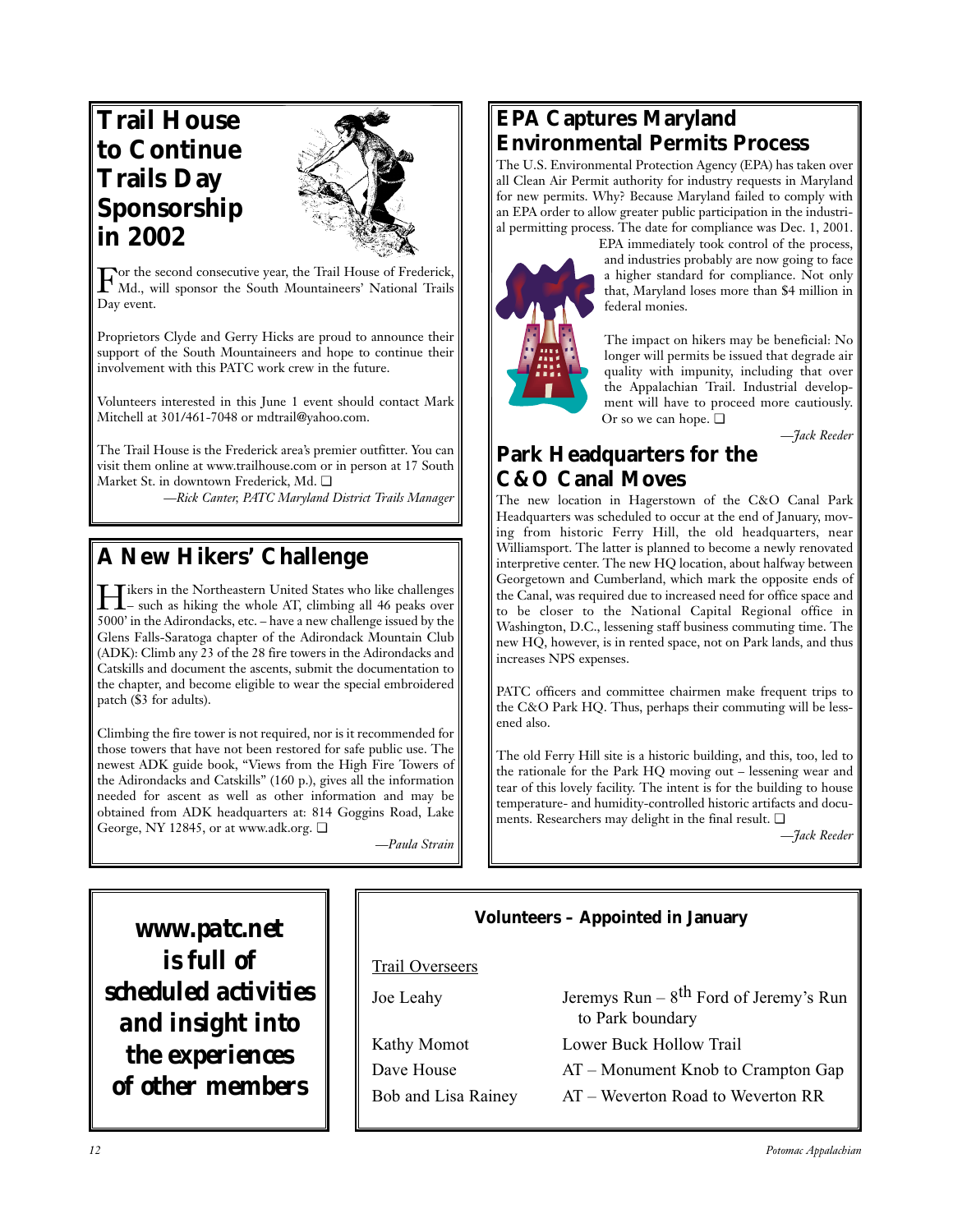### *Place Names, from page 6*

One of the more fascinating parts of my life was my personal dealings with Egbert. He got me really psyched on the subject of old home sites, bushwhacking, and such, and to some degree, he is responsible for the Reeder writings on SNP as a result. I have a collection of old maps now, some of which he gave me instead of throwing out, that still keep my fires burning! It was from Egbert that Carolyn and I learned to love exploring the origins of the mountain people and their culture, both on foot and on paper.

Someday I will turn back to writing on the subject of place names for the *PA*. It fascinates me, and I'm glad you found it interesting, also.

Hope this has been helpful. ❏

*—Jack Reeder*

# **Natural Heritage Plant Monitors Needed**

PATC is cooperating with the National Park Service in watch-ing rare plants that exist along our Appalachian Trail corridor. Some plants, like nodding trillium, are not common, and require our attention to assure these populations are not negatively affected by the trail users. Would you be willing to "adopt a site?" If you are, we need you to check a site of your choice once a year to verify the conditions of your population. Training will be provided, and no plant knowledge is required. We will want to accomplish this site selection and training by mid-April in order to visit the sites while the plants are in flower. Please call Bob Pickett to volunteer or for further information at 301/ 681-1511, or email at pickett@usna.edu. ❏

# **Are You Moving?!!**

Did you know that the Post Office charges PATC 60 cents every time they let us know a member has moved? You can help save money and get information to you faster just by telling us yourself.

| Please fill out this form and mail it to 118 Park Street, S.E., Vienna VA 22180-4609. You can also call Pat Fankhauser at 703/242-0693, |  |
|-----------------------------------------------------------------------------------------------------------------------------------------|--|
| ext. 17, or e-mail at pfankh@erols com.                                                                                                 |  |

Name: \_\_\_\_\_\_\_\_\_\_\_\_\_\_\_\_\_\_\_\_\_\_\_\_\_\_\_\_\_\_\_\_\_\_\_\_\_\_\_\_\_\_\_\_\_\_\_\_\_\_\_\_\_\_\_\_\_\_\_\_\_\_\_\_\_\_\_\_\_\_\_\_\_\_\_\_\_\_\_\_\_\_\_\_\_\_\_\_\_\_\_\_\_\_\_\_\_\_\_\_\_\_\_\_\_\_\_\_

Old Address: \_\_\_\_\_\_\_\_\_\_\_\_\_\_\_\_\_\_\_\_\_\_\_\_\_\_\_\_\_\_\_\_\_\_\_\_\_\_\_\_\_\_\_\_\_\_\_\_\_\_\_\_\_\_\_\_\_\_\_\_\_\_\_\_\_\_\_\_\_\_\_\_\_\_\_\_\_\_\_\_\_\_\_\_\_\_\_\_\_\_\_\_\_\_\_\_\_\_\_\_\_\_

New Address: \_\_\_\_\_\_\_\_\_\_\_\_\_\_\_\_\_\_\_\_\_\_\_\_\_\_\_\_\_\_\_\_\_\_\_\_\_\_\_\_\_\_\_\_\_\_\_\_\_\_\_\_\_\_\_\_\_\_\_\_\_\_\_\_\_\_\_\_\_\_\_\_\_\_\_\_\_\_\_\_\_\_\_\_\_\_\_\_\_\_\_\_\_\_\_\_\_\_\_\_\_\_

New Phone Number:

Effective date of new address:

| 1. Publication Title                                                                                                                                                                                                                                                                                                                                   | (Required by 39 USC 3685)<br>2. Publication Number<br>3. Filing Date                                                                                                                                                              |
|--------------------------------------------------------------------------------------------------------------------------------------------------------------------------------------------------------------------------------------------------------------------------------------------------------------------------------------------------------|-----------------------------------------------------------------------------------------------------------------------------------------------------------------------------------------------------------------------------------|
|                                                                                                                                                                                                                                                                                                                                                        |                                                                                                                                                                                                                                   |
| ISTOMAC APPALACHIAN<br>4. Issue Frequency                                                                                                                                                                                                                                                                                                              | 4<br>$\frac{1}{14}$ / / 4 / 0 2<br>14<br>80<br>о<br>2<br>5. Number of Issues Published Annually                                                                                                                                   |
|                                                                                                                                                                                                                                                                                                                                                        |                                                                                                                                                                                                                                   |
|                                                                                                                                                                                                                                                                                                                                                        | $#_{6,00}$ (us.)                                                                                                                                                                                                                  |
|                                                                                                                                                                                                                                                                                                                                                        | Contact Person                                                                                                                                                                                                                    |
|                                                                                                                                                                                                                                                                                                                                                        | PATRICIA FANKHAUSE<br>Telephone                                                                                                                                                                                                   |
| $\frac{N}{2}$ /18   PARK STREET, SE VIENNA, VA 22180                                                                                                                                                                                                                                                                                                   | $-42 - 0693 \times 17$<br>703.                                                                                                                                                                                                    |
|                                                                                                                                                                                                                                                                                                                                                        |                                                                                                                                                                                                                                   |
|                                                                                                                                                                                                                                                                                                                                                        |                                                                                                                                                                                                                                   |
| $\frac{1}{8.4}$ FMLIC STRUCE 1, SE VIEN NA VA 32180                                                                                                                                                                                                                                                                                                    |                                                                                                                                                                                                                                   |
| Publisher (Name and complete mailing address)                                                                                                                                                                                                                                                                                                          |                                                                                                                                                                                                                                   |
|                                                                                                                                                                                                                                                                                                                                                        |                                                                                                                                                                                                                                   |
|                                                                                                                                                                                                                                                                                                                                                        |                                                                                                                                                                                                                                   |
|                                                                                                                                                                                                                                                                                                                                                        | <u>" [oTOWAL APPALACHIAN TREIL CLUB = 118 PARIL ST, SE VIENNA VA 2018 0</u><br>Edito: (Name and complete mailing address)                                                                                                         |
|                                                                                                                                                                                                                                                                                                                                                        |                                                                                                                                                                                                                                   |
|                                                                                                                                                                                                                                                                                                                                                        |                                                                                                                                                                                                                                   |
|                                                                                                                                                                                                                                                                                                                                                        |                                                                                                                                                                                                                                   |
|                                                                                                                                                                                                                                                                                                                                                        |                                                                                                                                                                                                                                   |
|                                                                                                                                                                                                                                                                                                                                                        |                                                                                                                                                                                                                                   |
|                                                                                                                                                                                                                                                                                                                                                        |                                                                                                                                                                                                                                   |
|                                                                                                                                                                                                                                                                                                                                                        |                                                                                                                                                                                                                                   |
|                                                                                                                                                                                                                                                                                                                                                        | LINDA SAANNON-BEAVER 118 PARIL ST. SE VICUNA UA 22180                                                                                                                                                                             |
|                                                                                                                                                                                                                                                                                                                                                        |                                                                                                                                                                                                                                   |
|                                                                                                                                                                                                                                                                                                                                                        | 10. Owner (Do not leave blank. If the publication is owned by a corporation, give the name and address of the corporation immediately followed by the<br>names and addresses of all stockholders owning or holding 1 persont or m |
|                                                                                                                                                                                                                                                                                                                                                        | <b>Complete Malling Address</b>                                                                                                                                                                                                   |
|                                                                                                                                                                                                                                                                                                                                                        |                                                                                                                                                                                                                                   |
|                                                                                                                                                                                                                                                                                                                                                        | 118 PARK ST. SE, VIENNA VA 22180                                                                                                                                                                                                  |
| NON-PROFIT)                                                                                                                                                                                                                                                                                                                                            |                                                                                                                                                                                                                                   |
|                                                                                                                                                                                                                                                                                                                                                        |                                                                                                                                                                                                                                   |
|                                                                                                                                                                                                                                                                                                                                                        |                                                                                                                                                                                                                                   |
|                                                                                                                                                                                                                                                                                                                                                        |                                                                                                                                                                                                                                   |
|                                                                                                                                                                                                                                                                                                                                                        |                                                                                                                                                                                                                                   |
|                                                                                                                                                                                                                                                                                                                                                        |                                                                                                                                                                                                                                   |
| each individual owner. If the publication is published by a nonprofit organization, give its name and address.)<br>Full Name<br>VOTOMAC APPALACHIAN TRAIL CLUB<br>11. Known Bondholders, Mortgagees, and Other Security Holders Owning or<br>Holding 1 Percent or More of Total Amount of Bonds, Mortgages, or<br>Other Securities. If none, check box |                                                                                                                                                                                                                                   |
|                                                                                                                                                                                                                                                                                                                                                        | > X None<br><b>Complete Mailing Address</b>                                                                                                                                                                                       |
|                                                                                                                                                                                                                                                                                                                                                        |                                                                                                                                                                                                                                   |
|                                                                                                                                                                                                                                                                                                                                                        |                                                                                                                                                                                                                                   |
|                                                                                                                                                                                                                                                                                                                                                        |                                                                                                                                                                                                                                   |
|                                                                                                                                                                                                                                                                                                                                                        |                                                                                                                                                                                                                                   |
|                                                                                                                                                                                                                                                                                                                                                        |                                                                                                                                                                                                                                   |
|                                                                                                                                                                                                                                                                                                                                                        |                                                                                                                                                                                                                                   |
| <b>Full Name</b>                                                                                                                                                                                                                                                                                                                                       |                                                                                                                                                                                                                                   |
|                                                                                                                                                                                                                                                                                                                                                        |                                                                                                                                                                                                                                   |
| 12. Tax Status (For completion by nonprofit organizations authorized to mail at spacial rates) (Check one)                                                                                                                                                                                                                                             |                                                                                                                                                                                                                                   |
| X Has Not Changed During Preceding 12 Months                                                                                                                                                                                                                                                                                                           | The purpose, function, and nonprofit status of this organization and the exempt status for federal income tax purposes:                                                                                                           |

|                                                                                                                                                                                                                                                                                                                                                                                            | 2. Publication Number                  | (Required by 39 USC 3685)          |
|--------------------------------------------------------------------------------------------------------------------------------------------------------------------------------------------------------------------------------------------------------------------------------------------------------------------------------------------------------------------------------------------|----------------------------------------|------------------------------------|
| 1. Publication Title                                                                                                                                                                                                                                                                                                                                                                       |                                        | 3. Filing Date                     |
| OTOMAC APPALACHIAN                                                                                                                                                                                                                                                                                                                                                                         | 4<br>0<br>8<br>ο                       | $\frac{1}{4}$ //4/02               |
|                                                                                                                                                                                                                                                                                                                                                                                            | 5. Number of Issues Published Annually |                                    |
|                                                                                                                                                                                                                                                                                                                                                                                            |                                        | $\frac{N}{N}$ 6,00 (vs.)           |
|                                                                                                                                                                                                                                                                                                                                                                                            |                                        | Contact Person<br>PATRICIA FANKHAU |
|                                                                                                                                                                                                                                                                                                                                                                                            |                                        | Telephone                          |
| $\frac{1}{8}$ $\frac{1}{8}$ $\frac{1}{2}$ $\frac{1}{8}$ $\frac{1}{8}$ $\frac{1}{2}$ $\frac{1}{2}$ $\frac{1}{2}$ $\frac{1}{2}$ $\frac{1}{8}$ $\frac{1}{2}$ $\frac{1}{8}$ $\frac{1}{2}$ $\frac{1}{8}$ $\frac{1}{2}$ $\frac{1}{8}$ $\frac{1}{2}$ $\frac{1}{2}$ $\frac{1}{2}$ $\frac{1}{2}$ $\frac{1}{2}$ $\frac{1}{2}$                                                                        |                                        | $703/292 - 0693 \times 17$         |
|                                                                                                                                                                                                                                                                                                                                                                                            |                                        |                                    |
|                                                                                                                                                                                                                                                                                                                                                                                            |                                        |                                    |
| $\frac{1/8 \text{ } PHEIC \text{ } STCLCEI \text{ } SCL \text{ } V/E. NWR \text{ } VA \text{ } B. PUBC}$<br>9. Full Names and Complete Mailing Addresses of Publisher, Editor, and Managing Editor (Do not leave blank)                                                                                                                                                                    |                                        |                                    |
| Publisher (Name and complete mailing address)                                                                                                                                                                                                                                                                                                                                              |                                        |                                    |
|                                                                                                                                                                                                                                                                                                                                                                                            |                                        |                                    |
|                                                                                                                                                                                                                                                                                                                                                                                            |                                        |                                    |
| <u>" [1501) AL APPALACH (AN "TRAIL CLUB = 118 PARK. ST, SE VIENNA VA 2418 0</u><br>Editor (Name and complete mailing address)                                                                                                                                                                                                                                                              |                                        |                                    |
|                                                                                                                                                                                                                                                                                                                                                                                            |                                        |                                    |
|                                                                                                                                                                                                                                                                                                                                                                                            |                                        |                                    |
|                                                                                                                                                                                                                                                                                                                                                                                            |                                        |                                    |
|                                                                                                                                                                                                                                                                                                                                                                                            |                                        |                                    |
|                                                                                                                                                                                                                                                                                                                                                                                            |                                        |                                    |
| LINDA SAANNON-BEAVER 118 PARIL ST, SE VIEWNA UX 22180                                                                                                                                                                                                                                                                                                                                      |                                        |                                    |
| 10. Owner (Do not leave blank, if the publication is owned by a corporation, give the name and address of the corporation immediately followed by the<br>names and addresses of all stockholders owning or holding 1 percent or more of the total amount of stock. If not owned by a corporation, give the<br>names and addresses of the individual owners. If owned by a partnership or o |                                        |                                    |
|                                                                                                                                                                                                                                                                                                                                                                                            |                                        |                                    |
| each individual owner. If the publication is published by a nonprofit organization, give its name and address.)                                                                                                                                                                                                                                                                            | <b>Complete Malling Address</b>        |                                    |
|                                                                                                                                                                                                                                                                                                                                                                                            | 118 PARK ST. SE, VIENNA VA 22180       |                                    |
|                                                                                                                                                                                                                                                                                                                                                                                            |                                        |                                    |
| NON-PROFIT)                                                                                                                                                                                                                                                                                                                                                                                |                                        |                                    |
|                                                                                                                                                                                                                                                                                                                                                                                            |                                        |                                    |
|                                                                                                                                                                                                                                                                                                                                                                                            |                                        |                                    |
|                                                                                                                                                                                                                                                                                                                                                                                            |                                        |                                    |
|                                                                                                                                                                                                                                                                                                                                                                                            |                                        |                                    |
|                                                                                                                                                                                                                                                                                                                                                                                            |                                        |                                    |
| Holding 1 Percent or More of Total Amount of Bonds, Mortgages, or<br>Other Securities. If none, check box                                                                                                                                                                                                                                                                                  | ► X None                               |                                    |
|                                                                                                                                                                                                                                                                                                                                                                                            | <b>Complete Mailing Address</b>        |                                    |
|                                                                                                                                                                                                                                                                                                                                                                                            |                                        |                                    |
|                                                                                                                                                                                                                                                                                                                                                                                            |                                        |                                    |
|                                                                                                                                                                                                                                                                                                                                                                                            |                                        |                                    |
|                                                                                                                                                                                                                                                                                                                                                                                            |                                        |                                    |
|                                                                                                                                                                                                                                                                                                                                                                                            |                                        |                                    |
|                                                                                                                                                                                                                                                                                                                                                                                            |                                        |                                    |
| Full Name<br>STOMAC APPALACHIAN TRAIL CLUB<br>11. Known Bondholders, Mortgagees, and Other Security Holders Owning or<br><b>Full Name</b>                                                                                                                                                                                                                                                  |                                        |                                    |
|                                                                                                                                                                                                                                                                                                                                                                                            |                                        |                                    |
| 12. Tax Status (For completion by nonprofit organizations authorized to mail at special rates) (Check one)<br>The purpose, function, and nonprofit status of this organization and the exempt status for federal income tax purposes:                                                                                                                                                      |                                        |                                    |
| Sa Has Not Changed During Preceding 12 Months<br>Has Changed During Preceding 12 Months (Publisher must submit explanation of change with this statement)                                                                                                                                                                                                                                  |                                        |                                    |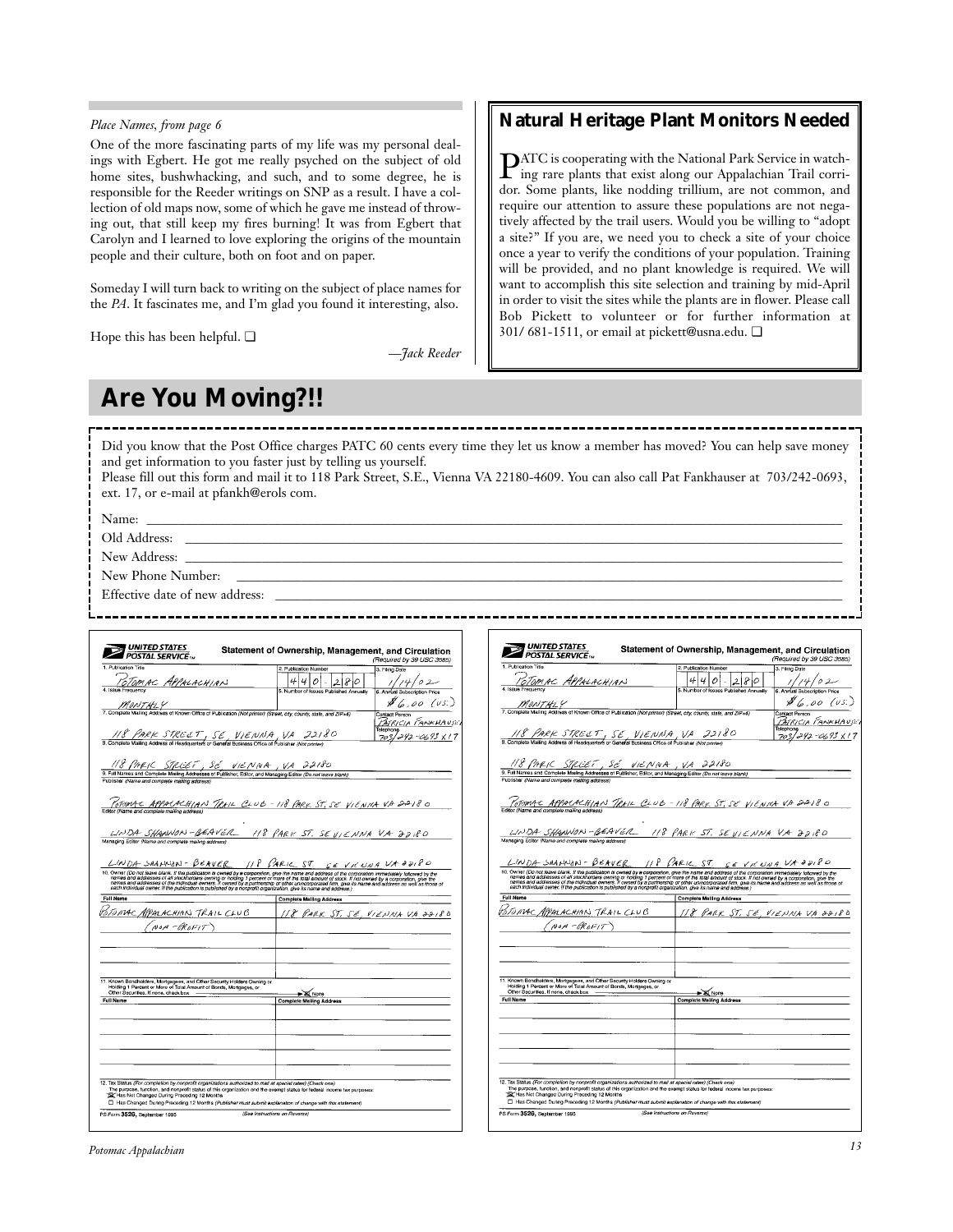#### **Charlottesville Chapter**

The Charlottesville Chapter hikes every Saturday, summer, winter and in between. Hikes are about 8 miles. Trail maintenance is usually done on the last Saturday of the month. Meet at Sprint parking lot, 2307 Hydraulic Road at 9 a.m. with food and water for the day. We hike trails in the Southern, Central and occasionally Northern Districts of Shenandoah National Park, and in George Washington National Forest. Our Chapter hikes are posted at http://www.patc.net/chapters/char/hikes.html. INFO: Jere Bidwell 804/295-2143, John Shannon 804/293-2953 or Lois Mansfield 804/973-7184.

#### **North Chapter**

The North Chapter of PATC conducts monthly trail work trips on the Maryland and Pennsylvania sections of the Appalachian Trail (AT) and on the Pennsylvania sections of the Tuscarora Trail. We also lead hikes on these and other trails. Maryland AT work trips are generally held on the first and third Saturdays - contact Mark Mitchell (mdtrail@yahoo.com) 301/461-7048 for information. Pennsylvania work trips are generally held on the AT on the first Saturday and on the Tuscarora on the third Saturday - contact Charlie Irvin 301/447-2848 or Pete Brown (peter.brown4@worldnet.att.net) 410/343-1140. Pennsylvania AT work trips also include an optional Saturday night stay at the Gypsy Spring cabin. Dinner, breakfast, and camaraderie available. For information on upcoming hikes, contact Chris Firme (bncfirme@innernet.net) 717/765-4833. For general chapter information, contact chapter president Pete Brown or visit the North Chapter home page (www.patc.net/chapters/north/).

# **KEY to Forecast Activities**

All events are marked for easy identification. Late changes or cancellations are listed on the weekly information tape (703/242-0965), which is updated on Sunday evening for the following seven days. The Forecast can also be found on PATC's web site at www.patc.net.

- **A** Hiking Trips
- **\*** Backpacking Trips
- $\heartsuit$ Trail Work Trips
- <u>4</u> Cabin/Shelter Work Trips
- Special Events
- $\blacksquare$  Meetings
- ASkiing

*Note to all hike leaders:* Please ask nonmembers on your hike if they would like to join PATC, then get names and addresses so a Club volunteer can send them information packets. Thanks!

# **Chapters**

**Northern Shenandoah Valley Chapter**

The Northern Shenandoah Valley Chapter sponsors hikes in national and state parks and forests in the Shenandoah Valley vicinity, open to the public, on a monthly basis except during the winter. Hikes are posted in the Forecast. Other activities are in the NSV Chapter Newsletter. For further information contact Gerry Boyd (gerryb@compuserve.com) 703/281-7216.

#### **Southern Shenandoah Valley Chapter**

See Forecast (or our link from PATC website) for work trips and hiking events sponsored by the Southern Shenandoah Valley Chapter. Hikers from the DC area should allow about 3 hours to get to our region. INFO: in Harrisonburg, call Alvin 540/434-6244 or Lynn 540/234-6273; in Waynesboro, call Michael 540/943-8695; in Staunton, call Doris 540/885-4526.

#### **West Virginia Chapter**

Chapter meeting at Highacre are on the second Wednesday of Feb., Apr., Jun., Aug., Oct., and Dec. See Forecast for upcoming activities. For information abou the chapter or to receive the newsletter, contact Judy Smoot 540/667-2036 or e-mail wvpatc@hotmail.com.

#### **Ski Touring Section**

The Ski Touring Section has served since 1974 to introduce Washington area residents to crosscountry skiing and to provide cross-country skiing opportunities to experienced skiers. The Section sponsors winter weekend ski trips for all levels of skiers to nearby mountains in Maryland, West Virginia and Pennsylvania, as well as periodic social events year round. INFO: Steve Brickel 301/946-2520 or sbrickel@erols.com.

#### **Mountaineering Section**

We're a diverse group of local Washington, DC area climbers. Young and old, male and female, crag rat, sport climber, and alpinist, active and armchair types – we all enjoy climbing in its many varieties. We also share common interest in promoting safe climbing, conserving the outdoors, developing new climbers' skills, representing the Washington area climbing community, and having fun! We provide instruction for those wanting to learn the basics – we're not a school, but we can get you started. We go climbing, either locally or further afield, nearly every weekend. In the winter we organize trips to the Ice Festivals in the Adirondacks and the White Mountains for beginning and advanced ice climbers. For further information contact Mack Muir 703/768-5724 (MackMuir@ edisaurus.com) .

#### **PATC Midweek Hikes**

PATC's Vigorous Group hikes 8-10 miles at a fast pace; and the Easy Hikers hike 5-8 miles on trails with little elevation change. See below for scheduled trips; check the weekly tape (703/242-0965) on Thursday or Friday for any changes or additions.

#### **Other Clubs' Hikes**

Capital and Wanderbirds hike on Sundays, traveling by bus and leaving from downtown, with suburban stops as well. Center Club, Northern Virginia Hiking Club and Sierra Clubs hike on both Saturdays and Sundays using carpools, which often leave from a suburban Metro stop. Schedules are available at PATC Headquarters and are published in area newspapers on Fridays.

#### **Meetings**

Meetings are held at PATC HQ, 118 Park Street, S.E., Vienna, VA unless otherwise noted.

#### **Trail Patrol – First Tuesday**

7:30 p.m. Trail Patrol volunteers are PATC's goodwill trail ambassadors to the hiking public. They provide a visible, reassuring presence on the trails, educating the public on good hiking practices, minimum impact hiking and camping ethics. Patrol members are trained in land navigation, emergency procedures, radio communications and personal equipment. All patrol volunteers are also expected to become certified in a recognized basic first aid course. Some equipment and uniform items are provided upon completion of training. INFO: Kumait Jawdat 202/328-8137 or see PATC's website:

(www.patc.net/volunteer/trailpatrol).

### **New Members (PATC) – First Wednesday**

7:30 p.m. Curious about the Club? Want to learn more? The best way is to attend a new Members meeting (but you don't have to be new to qualify). Attend the meeting and find the mysteries of PATC revealed in full. Refreshments will be served. Directions to PATC: Take Rt. 23 into Vienna, Va. and turn east on Park St. (Rt.675) to 118 Park St. on your left. INFO: Liles Creighton 410/573-0067.

## **Meetings**

## **Shenandoah Mountain Rescue Group**

(New Members meeting) – Second Monday 7:30 p.m. New members meeting. INFO: Martin Juenge (mjuenge@rpihq.com) 703/255-5034, then press #5.

#### **PATC Council – Second Tuesday**

7:00 p.m. sharp. The PATC Council meets the second Tuesday of every month to conduct business of the Club. All members are welcome.

INFO: Wilson Riley (wriley@aol.com) 703/242-0693 x11.

#### **Mountaineering Section – Second Wednesday**

8:00 p.m. Second Wednesday of every month. INFO: Mack Muir at 703/768-5724 or (MackMuir@edisaurus.com) or PATC's website: (www.patc.net/chapters/mtn\_sect).

#### **The Futures Group – Third Tuesday**

7:00 p.m. Meets to develop a Vision for the Club for the year 2027, the Club's One-Hundredth Anniversary. PATC members welcomed. INFO: Gerhard Salinger (evger@erols.com) or Walt Smith (wsmith@visuallink.com), Co-Chairs.

#### **Shenandoah Mountain Rescue Group**

(Business meeting) – Last Tuesday 7:30 p.m. Meet in conference room. INFO: Martin Juenge (mjuenge@rpihq.com) 703/255-5034 then press #5.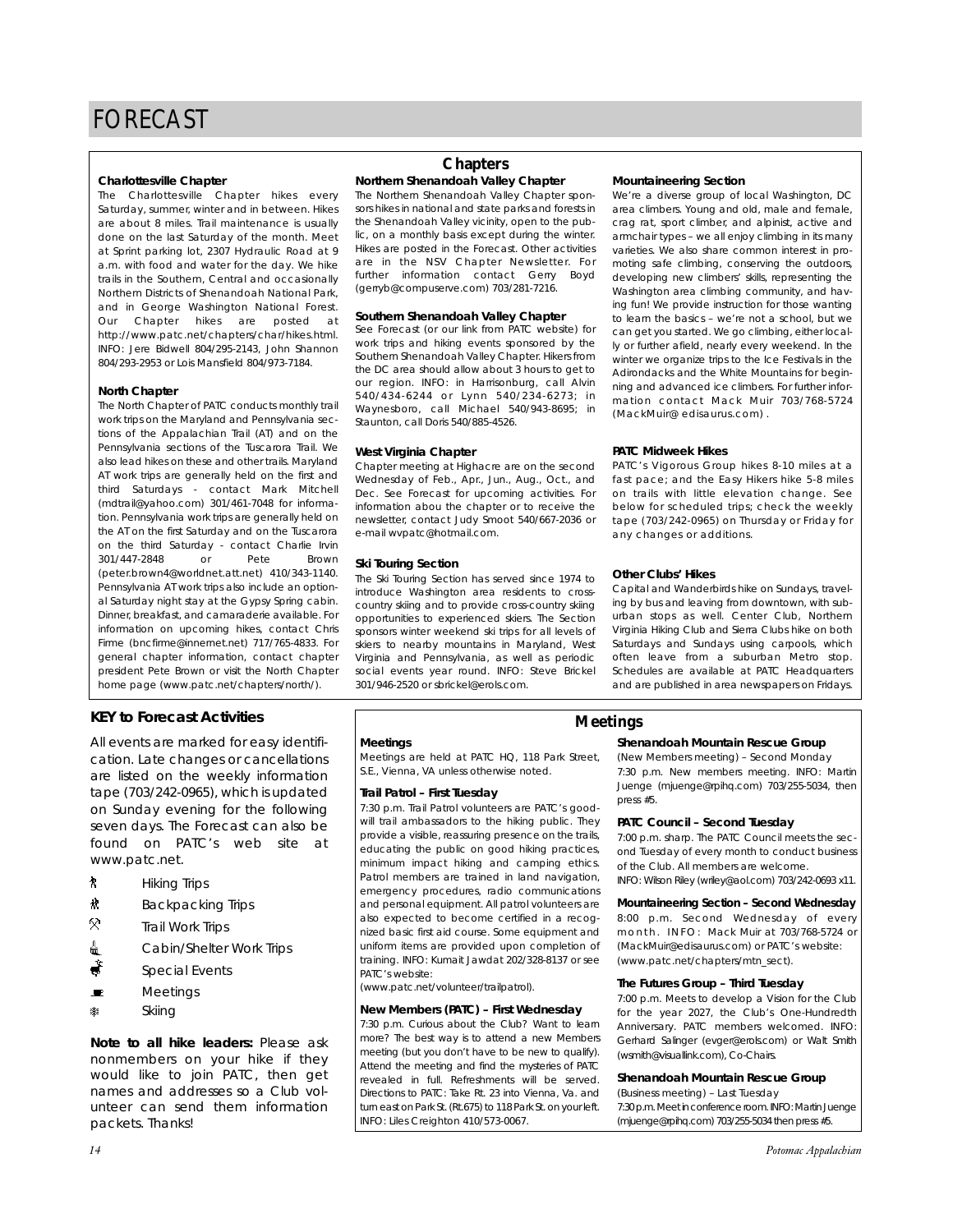# **March**

#### **1 (Friday) DEADLINE - April** *Potomac Appalachian* **Headquarters, Vienna, VA**

5:00 p.m. All items for the next issue of the newsletter must be submitted electronically, if possible, to headquarters, or by e-mail to PA@patc.net. Allow one week for postal service delivery. Please email Forecast events directly to the Forecast Editor at PA-Forecast@patc.net.

# **2 (Saturday)**

#### . **TRAIL WORK TRIP - Yankee Clippers Trail Crew Appalachian Trail, PA**

Meet at US 30 and PA 233 at the parking lot of Caledonia State Park. Departure 9:00 a.m. sharp. INFO: Charlie Irvin 301/447-2848 or Pete Brown (peter.brown4@worldnet.att.net) 410/343-1140.

#### **2 - 3 (Saturday - Sunday) CLASS - Wilderness First Aid (WSC) Alexandria, VA**

A program of the Wilderness Safety Council, this eighteen-hour class includes classroom study, hands-on practice, and results in a two-year certification. The cost is \$140. Registration is limited to 25 people. More information and registration at:<br>http://wfa.net. INFO: Christopher Tate http://wfa.net. (chris@wfa.net) 703/836-8905.

#### **2 - 3 (Saturday - Sunday)** . **TRAIL WORK TRIP - Blue and White Crew Shenandoah National Park, VA**

Join the Crew on our first full group trip of 2002. We'll use the weekend for our Annual AT Sweep, attempting to cover the entire length of the SNP Central District AT in one weekend! Weekend accommodations are at Cliff's House (cozy, in case of brisk March winds). We'll host the traditional, expansive B&W pot-lucks for dinner and breakfast. If you need some OJT for chain-saw certification, this is the perfect opportunity. INFO: Kerry Snow (kerrysnow@telocity.com) 301/570-0596.

#### **4 (Monday)**

# ` **HIKE - Family Hike**

**Manassas Battlefield-Stone Bridge, Centreville, VA** This hike features a long boardwalk, open meadows, and hiking along a stream. The hike is about 2 miles long. After the hike we'll have lunch at a nearby kid-friendly restaurant. INFO: Lauren Lang (LEvansAT94@aol.com) 703/631-9278. E-mail preferred.

#### **5 (Tuesday)**

\ **MEETING - Trail Patrol, 7:30 p.m.**

#### **5 (Tuesday)**

#### ` **HIKE - Vigorous Hikers Shenandoah National Park, VA**

Old Rag and Robertson. Two tough climbs with great views make this classic an ideal Dogwood conditioning hike. Total is 16 miles and 4000 feet. Chris Nolen (chrishiker@erols.com) 301/469-8931 or Dave Kennamer (dkennamr@yahoo.com) 301/299-9563.

#### **6 (Wednesday)**

**E** MEETING - New Members (PATC), 7:30 p.m.

#### **6 (Wednesday)**

### ` **HIKE - Easy Hikers**

**Wheaton Regional Park, MD**

Meet in the parking lot for about a two hour hike and visit at the fabulous greenhouse. Bring lunch. Call for details and directions. Cancelled if schools are closed. INFO: John Giblin 301/585-5172.

#### **6 (Wednesday) CLASS - Hiking VA Through the Seasons (REI) REI, Bailey's Crossroads, VA**

7:30 p.m. Come learn about the best hiking spots in Virginia, and the best time to travel there. Bill and Mary Burnham, authors of *Hike America Virginia* will present an evening's tour of some of Virginia's best trails and spots for energetic outdoor fun. INFO: REI 703/379-9400.

#### **7, 9 - 10 (Thursday, Saturday - Sunday) CLASS - Leave No Trace Trainers Course PATC Headquarters, Vienna, VA**

Interested in becoming a certified LNT Trainer? Trail Patrol LNT Masters are conducting a two-part LNT Trainers course. Thursday evening will be classroom instruction and Saturday/Sunday will be field instruction (backpacking in SNP). The emphasis will be on better understanding LNT and developing your skills for teaching others about LNT ethics and practices. \$20 fee and space is limited to 8. INFO: Anniel Miller (amill1@yahoo.com) 703/250-8113 (before 10 p.m.).

# **8 - 10 (Friday - Sunday)** i**CABIN WORK TRIP - Highacre House Harpers Ferry, MD**

Join us as we continue to spruce up this beautiful old Victorian house. There's a lot of work to be done including painting, cleaning, carpentry, yard work, and furniture repair. INFO: Ben Mayock (bmayock@yahoo.com) 410/461-1327 or Pat Fankhauser (pfankh@erols.com) 703/242-0693, Ext. 17.

#### **9 (Saturday) CLASS - Managing Outdoor Overuse Injuries (REI) REI, Bailey's Crossroads, VA**

1:00 - 5:00 p.m. This four hour class/interactive lab consists of defining "overuse injuries," those at risk, prevention, assessment, treatment, and management. Taught by Cathie Cummins, a licensed physical therapist and (WSC) Wilderness First Aid Instructor. Class fee \$35 (includes class materials and lab). Excellent for outdoor enthusiasts and trip leaders. Received rave reviews at ATC Conference, July, 2001. INFO: REI 703/379-9400.

#### **9 (Saturday)** ` **HIKE - PATC/K9TBs C & O Canal, MD**

Pennyfield Lock just off River Road. Join us for a moderately strenuous 8-10 mile hike along the scenic and historic C & O Canal. We will hike at a moderate pace along the canal and climb up to the cliffs on wooded trails which are rocky and steep. Spectacular views of the Potomac River, horse farms, and bird watching. This is a joint hike with K9Trailblazers so well-behaved dogs are welcome as long as you keep them on leash and scoop after them. Maps, chocolate, and dog biscuits provided at the trailhead, but bring lunch/snacks/water for you and your<br>dog. [INFO: Pat Fuhrer INFO: (psfuhrer@k9trailblazers.org) 301/482-2468 or Jeff Bolognese (jbolognese@k9trailblazers.org) 410/247-4434.

### **9 (Saturday)**

#### . **TRAIL WORK TRIP - Massanutten Crew Massanutten Mountain, VA**

Exercise, fresh air, and the camaraderie of your fellow hikers, it just doesn't get any better than this! Join us as we rebuild tread and waterbars on Massanutten Mountain. Work with us and take pride in the support you give to the trail commu-<br>nity! INFO: Mike Sutherland nity! INFO: Mike Sutherland (msutherland@cox.rr.com) 703/591-8330.

#### **9 (Saturday)**

#### . **TRAIL WORK TRIP - South Mountaineers Appalachian Trail, MD**

The South Mountaineers kick off another year of stewardship, the first of 19 events this year. Get out and enjoy the woods, novices welcome! Bring lunch, water, boots, and gloves. INFO: Mark Mitchel (mdtrail@yahoo.com) 301/461-7048.

# **9 - 10 (Saturday - Sunday)** . **TRAIL WORK TRIP - Cadillac Crew Meadows Cabin, Madison, VA**

The crew plans to clear and re-blaze a nearby trail to an overlook on Doubletop Mountain. The crew will also continue efforts to remove brush and open views around the recently refurbished cabin. Bring a lunch and water for Saturday noon. Community dinner on Saturday night. Overnight at Meadows Cabin. INFO: Fran Keenan (outdoorsnow@cox.rr.com) 703/938-3973 or Jon Rindt (jkrindt@erols.com) 540/635-6351.

# **9 - 10 (Saturday - Sunday)**

#### . **TRAIL WORK TRIP - Great North Mountain Trail George Washington National Forest, VA**

Join us for a little exercise in cleaning up a 2.1 mile section of the Great North Mountain Trail in the George Washington National Forest. Overnight at Glass House with limited space available. INFO: Susan Bly (sbly@shepherd.edu) 304/258-3319 after 7:00 p.m. on weeknights.

## **9 - 10 (Saturday - Sunday)**

#### i**CABIN WORK TRIP - Vining Tract Crew Lydia, VA**

The Vining Tract crew meets once a month to work on cabin and land management projects on the beautiful Vining property. We are now building a small cabin using logs from an old barn, as well as projects at Conley and Wineberry cabins and around the property to keep everything in top shape. Come join us and raise a hammer, a paintbrush, or a log in the cause. Overnight at Conley and Wineberry. INFO: Larry Lang 703/631-9278 or Hugh Robinson 703/525-8726.

#### **9 - 10 (Saturday - Sunday)**  i**CABIN WORK TRIP - Tulip Tree Cabin Shaver Hollow, VA**

The way the weather has been going we may have warm spring breezes or be buried under 3 feet of snow. Whatever the weather the Tulip Tree Crew will be hard at work in Shaver Hollow. The cabin is far enough along now that we can be warm and dry and continue to work in comfort whatever the situation. There is still plenty of interesting and challenging work to do to complete this outstanding labor of love. Join our hard-working but fun-loving crew for a fun weekend in the mountains. Info: Charlie Graf 410/757-6053.

**11 (Monday)** \ **MEETING - New members (Shenandoah Mountain Rescue Group), 7:30 p.m.**

# **11 (Monday)**

#### ` **HIKE - Family Hike Theodore Roosevelt Island, Rosslyn, VA**

Come join us for a stroller-friendly 2 mile hike. There is a great wide, long boardwalk for the kids to walk along part of the way; a wide gravel path the rest of the way. We'll picnic near the monument. INFO: Lauren Lang (LEvansAT94@aol.com) 703/631-9278. E-mail preferred.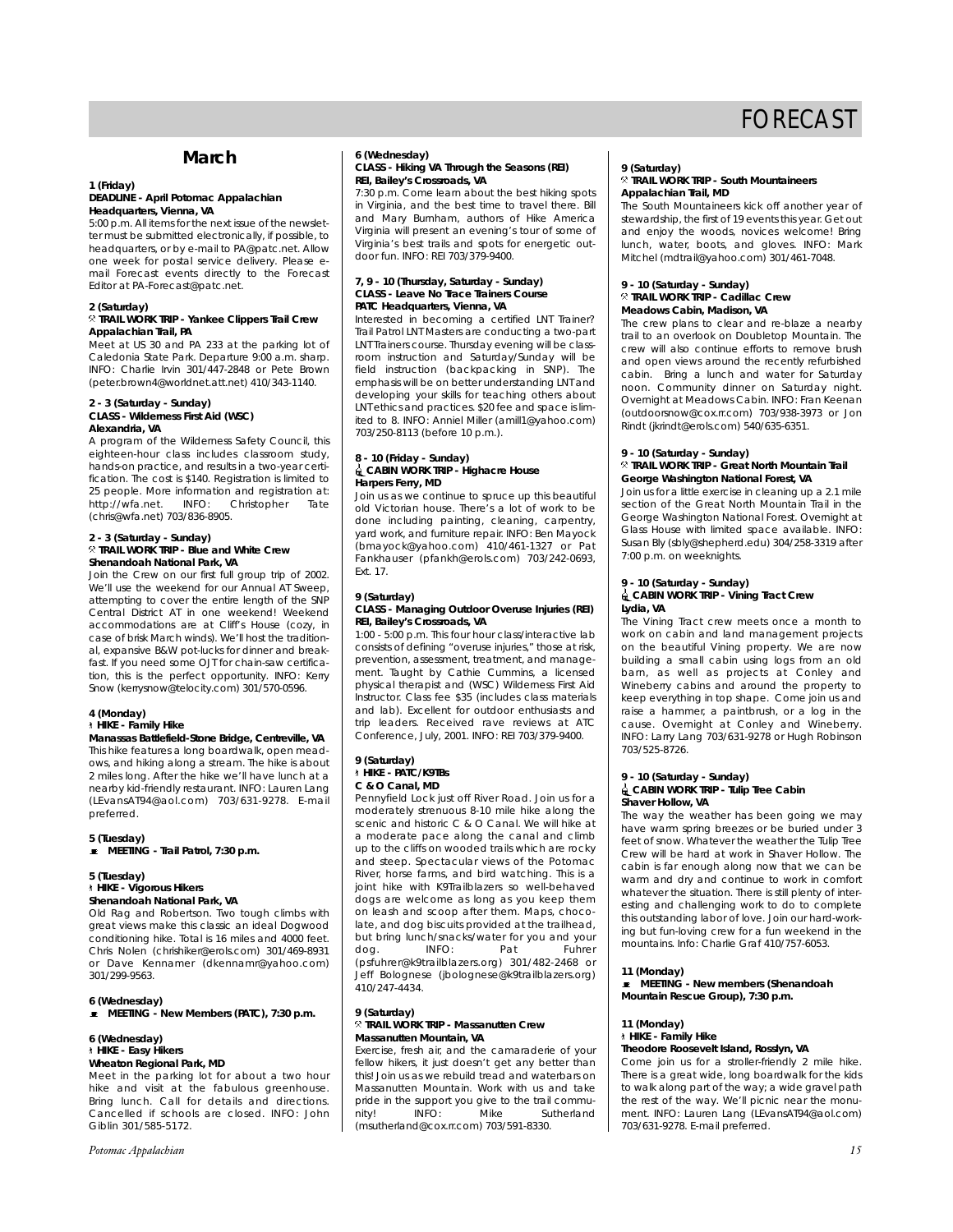#### **12 (Tuesday)**

\ **MEETING - PATC Council, 7:00 p.m.**

#### **12 (Tuesday)**

#### ` **HIKE - Vigorous Hikers**

# **Fairfax Cross County Trail (CCT), Fairfax, VA**

Thirty plus miles with minimal elevation changes. Good trainer for Brandywine/Dogwood/100K hikes. INFO: Cliff Noyes (cliff.noyes@juno.com) 703/451-5181. Before 9:00 p.m.

**13 (Wednesday)** \ **MEETING - Mountaineering Section, 8:00 p.m.**

#### **13 (Wednesday)**

#### ` **HIKE - Easy Hikers**

### **Ft. Washington National Park, MD**

About 4.5 miles on perimeter trail plus 1/2 hour or so exploring ruined fort. Meet at visitor center, overlooking fort at 10:15 a.m. Some parts of trail not well maintained. Call for directions. INFO: Henry Shryock 202/479-4130 or Pauline LeMarie 202/484-2966.

#### **13 (Wednesday)**

#### **CLASS - Running (Fast Hiking) Local Trails (REI) REI, Bailey's Crossroads, VA**

7:30 p.m. Veteran trail runner Ed Schultz will discuss the similarities and differences of road running and hiking and the gear that will allow you to move fast, light, and safe. Ed will also cover trail injuries, trail etiquette, local and regional destinations, trail clubs, organized runs and races, as well as longer adventures and night hiking. INFO: REI 703/379-9400.

### **14 (Thursday)**

#### ` **HIKE - In-Between Hikers Key Chain Circuit, Washington, DC**

The In-Between Hikers will hike up the Potomac Heritage Trail to Chain Bridge, across the bridge, down the C&O Canal Towpath, and across Key Bridge to the departure point. About 9 miles. Some rocky sections and a few minor stream crossings. Stretches will be muddy if weather has been wet. Meet at 10:00 a.m. on the Theodore Roosevelt Island parking lot, immediately off the northbound George Washington Parkway just north of the Theodore Roosevelt bridge (there is no access from the parkway southbound). Bring lunch and water. INFO: Gary Abrecht (GAbrecht@AOL.com) 202/546-6089.

#### **16 (Saturday)** . **TRAIL WORK TRIP - Yankee Clippers Trail Crew Tuscarora Trail, PA**

Call for meeting place and other details. INFO: Charlie Irvin 301/447-2848.

#### **16 (Saturday)** . **TRAIL WORK TRIP - Stonewall Brigade Shenandoah County, VA**

Great North Mountain on the VA/WV state line. Join the Stonewall Brigade at Wolf Gap Recreation Area at 9:00 a.m. to get tools then work on a trail in the nearby area. This popular venue offers fine panoramic views of Trout Run Valley. We will remove and break up rocks in the tread and work on waterbars. RSVP by Wednesday. Bring lunch, work gloves, water, seasonal clothing, and hiking shoes. INFO: Hop Long (mgrgnmd@hotmail.com) 301/942-6177.

#### **16 (Saturday)** ` **HIKE - Massanutten Mountain Series**

# **Luray, VA**

This third hike of the series will be 17 miles on the Massanutten East Trail from Habron Gap to Edith Gap and the Habron Gap and Stephens Trails. Meet at 7:30 a.m. at the Oakton Shopping Center parking lot. Contact leaders for requirements and details. INFO: Jack Thorsen (thorsen4@Juno.com) 703/339-6716 or William Needham 410/884-9127.

#### **16 - 17 (Saturday - Sunday)** . **TRAIL WORK TRIP - North District Hoodlums**

**North District, Shenandoah National Park, VA** The North District Hoodlums kick off their trail year with the traditional St. Patrick's Day work trip. We build rock steps, log waterbars, drainage devices and engage in similar other down-and-dirty activities by day, but after a good day's work, the crew enjoys the fruits of their labor in grand fashion via the theme meal and festivities at a facility within the park. No trail work experience is necessary and newcomers are always welcome. Come for the day, stay for the evening meal, camp out overnight in SNP. Lots of options, details at www.patc.net/volunteer/trails/hoodlums/hoodlums.html. Meet at Piney River Ranger Station, MP 22 on Skyline Drive, at 10:00 a.m. on Saturday morning. RSVP by mid-week prior. INFO: George Walters (gjwalters@starpower.net) 410/426-2724.

#### **16 - 17 (Saturday - Sunday)** ~ **BACKPACK TRIP - Maryland AT II (South Half) Appalachian Trail, MD**

The second of two outings to backpack the Appalachian Trail across Maryland. Trek from Washington Monument State Park to Harpers Ferry, WV, a distance of 19.5 miles in 2 days. We will visit the sites of several Civil War skirmishes and enjoy the views from White Rocks and Weverton Cliffs. This trip is moderately strenuous. Participants should be prepared for a variety of weather conditions. Meet in Germantown at 7:00 a.m. Saturday morning and return late Sunday afternoon. Group limit 8. INFO: Bryon Lawrence (blawrenc@msn.com) 301/916-2188.

#### **16 - 17 (Saturday - Sunday) CLASS - Trail Patrol Training Glass House, Fort Valley, VA**

This two-day course teaches the fundamental skills you need to become a member of the team that patrols, monitors and helps hikers along 1,000 miles of PATC trails. Training topics include land navigation, Leave No Trace, equipment and clothing, radio communications, how to communicate with hikers, and scenario-based training. INFO: Chris Logan (loganj@erols.com) 301/774- 2949. Evenings 6:00 - 9:00 p.m. or weekends.

### **18 (Monday)**  ` **HIKE - Family Hike**

# **Elanor C. Lawrence Park. Centreville, VA**

Join us for a 2-3 mile hike through the woods and down to a pond. This path is jogging stroller passable-barely. There is a nature center with some snakes, turtles, frogs, and kid friendly exhibits. Designed for the under 5 crowd, all ages welcome. INFO: Lauren Lang (LEvansAT94@aol.com) 703/631-9278. E-mail preferred.

#### **19 (Tuesday)**

\ **MEETING - The Futures Group, 7:00 p.m.**

#### **19 (Tuesday)** ` **HIKE - Vigorous Hikers**

**Massanutten Figure Eight, GW National Forest, VA** Starting at Elizabeth Furnace we will climb to Signal Knob, loop around on the Tuscarora Trail crossing our start to climb Sherman Gap, then north on the Massanutten to Shawl Gap and down the Tuscarora. Get familiar with the Dogwood route. About 17 miles and 3600 feet. INFO: Chris Nolen (chrishiker@erols.com) 301/469- 8931 or Dave Kennamer (dkennamr@yahoo.com) 301/299-9563.

#### **20 (Wednesday)** ` **HIKE - Easy Hikers Leesylvania State Park, VA**

We will go about five miles on trails in this park south of Woodbridge. Meet at 10:15 a.m. in main parking lot adjacent to boat ramps. Bring lunch. Call for directions. INFO: Bill and Helen Bryant 703/789-1888.

#### **20 (Wednesday) CLASS - Waterfalls of Virginia (REI) REI, Bailey's Crossroads, VA**

7:30 p.m. Join Ed Neville on a visual tour of the hidden jewels awaiting the backcountry hiker deep in the mountain hollows of Virginia's Blue Ridge and Allegheny Mountains. Learn about some of the best waterfall photography opportunities for hikers. INFO: REI 703/379-9400.

#### **23 (Saturday)**

#### ` **HIKE - Northern Shenandoah Valley Chapter Appalachian Trail, VA**

Manassas Gap to Sky Meadows. Come join the NSVC as we hike the AT between Linden and the Sky Meadows area. Approximately 7 miles and 1,250 feet elevation gain. INFO: Gerry Boyd (gerryb@compuserve.com) 703/281-7216.

#### **23 (Saturday)**

#### . **TRAIL WORK TRIP - South Mountaineers Appalachian Trail, MD**

We are close to finishing a great wintertime project of relocating the Appalachian Trail in Maryland. Be a part of the action as we move rocks and dirt to create the new tread. Bring water, lunch, boots and gloves. INFO: Mark Mitchel (mdtrail@yahoo.com) 301/461-7048.

#### **23 (Saturday) CLASS - Basic GPS (REI) REI, Bailey's Crossroads, VA**

11:00 a.m. - 2:00 p.m. Buttons and Screens: What They Mean to You. Class fee \$20, includes all course materials. INFO: REI 703/379-9400.

#### **23 - 24 (Saturday - Sunday)**

#### i**CABIN WORK TRIP - Blackburn Trail Center Round Hill, VA**

This first work trip of 2002 begins our 6th year of the Blackburn Renovation Project where club volunteers have put in a total of over 10,000 hours! Work that has to be finished include installing a steel support beam in the basement, raising and replacing the Carriage House roof, painting the Hikers Hostel and the Carriage House, building a new picnic table and much work getting the Blackburn grounds cleared and ready for the new season. Come out for a day or the whole weekend. Community meal on Saturday evening. INFO: Chris Brunton 703/560-8070.

#### **23 - 24 (Saturday - Sunday)** i**CABIN WORK TRIP - Rosser-Lamb Cabin Per-Lee Tract, Stanardsville, Va**

The Per-Lee/Rosser Lamb "work party" is renovating the old Rosser Lamb farm house, located on the 104 acre tract donated by the Per-Lee family in 1995. Work on this property has been an onagain/off-again thing. We are now calling on the reservoir of skilled, and not so skilled, PATC talents to help us speedup the process of moving this wonderful facility into the rental system. Variety of skills needed. Overnight available but limited to 12. INFO: Peg Manuel (parkplva@yahoo.com) 540/972-7093.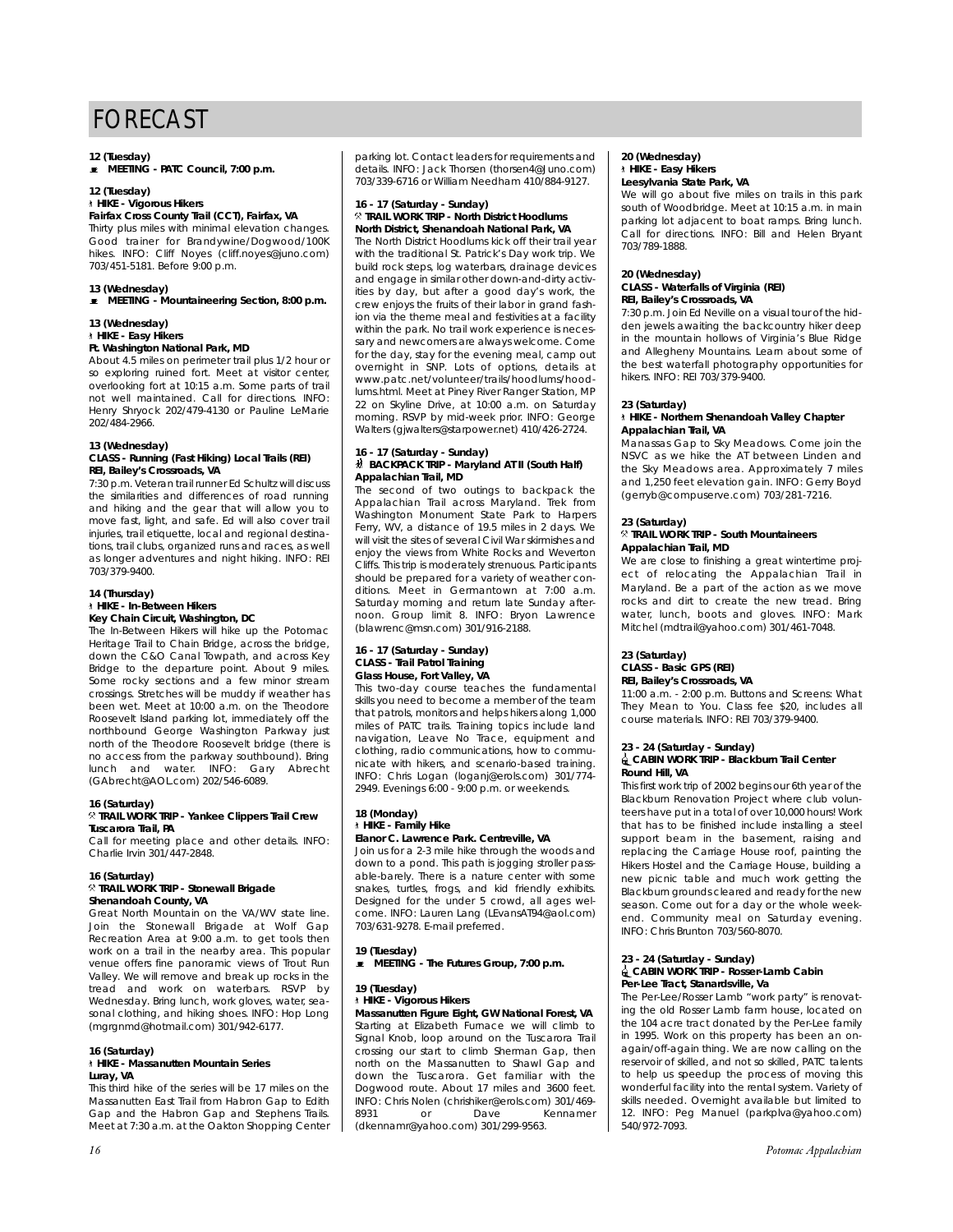#### **23 - 24 (Saturday - Sunday)** . **TRAIL WORK TRIP - Cadillac Crew Massanutten Trails, Front Royal, VA**

Join the crew as we help prepare for the Dogwood Half Hundred by clearing blowdowns along the intended route. Lots of trails to cover so the crew will be working in small groups. Bring a lunch and water for Saturday noon. Community dinner on Saturday night. Overnight at Glass House. INFO: Fran Keenan (outdoorsnow@cox.rr.com) 703/938-3973 or Jon Rindt (jkrindt@erols.com) 540/635-6351.

# **23 - 24 (Saturday - Sunday)** i**CABIN WORK TRIP - Tulip Tree Cabin Shaver Hollow, VA**

We have an outstanding landscaping plan designed by Christine Sauer. When we are done the cabin grounds and the surrounding edges of the woods will be beautifully landscaped with native plants. Around the cabin there will also be traditional mountain homestead flowers and plants which are not necessarily native but traditional in the decoration of the environs of remote pioneer cabins. Join us in implementing Christine's plan. There once was a mountain cabin near where Tulip Tree Cabin now stands. When we are done the site may once again look as it did long ago.There is a lot of work involved and hopefully some fun as well. In addition we will continue our work to complete the cabin. Info: Charlie Graf 410/757-6053.

#### **24 (Sunday)**

#### ` **HIKE - Natural History Geology Hike Central District, Shenandoah National Park, VA**

Tim Rose, mineralogist with the Smithsonian Institution, joins Bob Pickett for an informative hike in the Big Meadows area of the Park. In addition to the geological emphasis, we'll visit the Big Meadows swamp in search of egg masses from wood frogs, Jefferson and spotted salamanders. Nearby, we might find the marsh marigold or the American hazelnut in bloom. Starting from Fisher's Gap, we'll hike the AT to David's Spring and into the swamp area. Then, we'll take the Dark Hollow Falls trail and loop around on the Rose River fire road to make a circuit hike of approximately five miles. INFO: Bob Pickett 301/681-1511.

#### **25 (Monday)** ` **HIKE - Family Hike**

**Meadowlark Gardens Regional Park, McLean, VA** Get out and enjoy the Spring weather on this stroller friendly 3 mile hike. The park is beautiful with several ponds and beautiful gardens. The path is hilly, but the footing is smooth. Bring a picnic lunch. INFO: Lauren Lang picnic lunch. INFO: Lauren Lang (LEvansAT94@aol.com) 703/631-9278. E-mail preferred.

#### **26 (Tuesday)** \ **MEETING - Shenandoah Mountain Rescue Group (Business meeting), 7:30 p.m.**

#### **26 (Tuesday)** ` **HIKE - Vigorous Hikers Leading Ridge, Shenandoah National Park VA**

Begin with 2,000 ft. ascent of Leading Ridge to the AT, South to Corbin Cutoff, climbing Indian Run Trail to Corbin Mountain, continuing on the Old Rag fire road., then White Oak Canyon Trail to Skyland and the AT north to Crusher Ridge. 18 miles with 4,000 ft. elevation gain. Chris Nolen (chrishiker@erols.com) 301/469-8931 or Dave Kennamer (dkennamr@yahoo.com) 301/299-9563.

#### *Potomac Appalachian 17*

#### **27 (Wednesday)** ` **HIKE - Easy Hikers Turkey Run, VA**

We will do an up and back hike of about 5 miles in this walk north along the Potomac River. Maybe we'll be lucky and the red trillium will be in full bloom. If it's not too cold, bring a lunch and water. Meet at 10:15 a.m. at Turkey Run Park off the GW Parkway. INFO: Carol Niedzialek (niedze@erols.com) 301/949-9729.

#### **27 (Wednesday) CLASS - The Beauty Under Your Feet (REI) REI, Bailey's Cross Roads, VA**

7:30 p.m. Nature photographer David Lambert will detail the habitats of species, discuss identification and macro-photography of Mid-Atlantic Wildflowers. Take a visual hike through areas where you can find stunning examples of native wildflowers, from Great Falls and Shenandoah Park to the Great Smokies. INFO: REI 703/379-9400.

#### **28 (Thursday)** ` **HIKE - In-between Hikers Fountainhead Regional Park, Fairfax, VA**

A moderate to fast 9 mile, variable terrain hike on the Bull Run - Occoquan and White blazed loop trails. An out-and-back event. Bring water and snack for a short lunch break. Meet at first parking lot on the right off park entrance road. Hike starts at 10:00 a.m. No pets. INFO: Henri Comeau (henricomeau@aol.com) 703/451-7965.

#### **30 (Saturday)** . **TRAIL WORK TRIP - Yankee Clippers Trail Crew Tuscarora Trail, PA.**

Call for meeting place and other details. INFO: Charlie Irvin 301/447-2848.

### **April**

### **1 (Monday)**

#### **DEADLINE - May** *Potomac Appalachian* **Headquarters, Vienna, VA**

5:00 p.m. All items for the next issue of the newsletter must be submitted electronically, if possible, to headquarters, or by e-mail to PA@patc.net. Allow one week for postal service delivery. Please email Forecast events directly to the Forecast Editor at PA-Forecast@patc.net.

### **2 (Tuesday)**

 $\bullet$  MEETING - Trail Patrol, 7:30 p.m.



# **2 (Tuesday)** ` **HIKE - Vigorous Hikers**

#### **Roller Coaster, Appalachian Trail, VA** Starting at Snickers Gap each person will hike at

his own pace on the AT roller coaster south for 3.5 hours and then turn around to return in 7 hours total. Worthless prizes might even be awarded for the longest distance hiked. A great way to train for the Dogwood. INFO: Chris Nolen (chrishiker@erols.com) 301/469-8931 or Dave Kennamer (dkennamr@yahoo.com) 301/299-9563.

### **3 (Wednesday)**

# **MEETING - New Members (PATC), 7:30 p.m.**

# **3 (Wednesday)**

### ` **HIKE - Easy Hikers**

### **Cedarville State Forest, MD**

Easy 4-mile circuit hike with optional 2-mile extension. Bring lunch and water. Park entrance fee \$2.00 per car. Call for directions. INFO: Paul Van Order 703/536-4378.

#### **6 (Saturday)**

#### . **TRAIL WORK TRIP - Yankee Clippers Trail Crew Appalachian Trail, PA**

Meet at US 30 and PA 233 at the parking lot of Caledonia State Park. Departure 9:00 a.m. sharp. INFO: Charlie Irvin 301/447-2848 or Pete Brown(peter.brown4@worldnet.att.net) 410/343-1140.

#### **6 (Saturday)**

#### . **TRAIL WORK TRIP - South Mountaineers Appalachian Trail, MD**

Join this work event as the weather gets nicer. The South Mountaineers always have a good time "working" along the Appalachian Trail in Maryland. We meet at 9 a.m. in Frederick County. INFO: Mark Mitchel (mdtrail@yahoo.com) 301/461-7048.

#### **6 - 7 (Saturday - Sunday)** . **TRAIL WORK TRIP - Blue and White Crew Shenandoah National Park, VA**

The Blue and White welcomes spring in Shenandoah. We'll return to the Park to tackle one of the major projects on our schedule (either the rehab of the Pocosin Hollow Trail or the continuation of the Entry Run Trail). Overnight accommodations will be at the Pocosin Cabin (probably). Pot-lucks for Saturday dinner and Sunday breakfast. INFO: Kerry Snow (kerrysnow@telocity.com) 301/570-0596.

#### **6 - 7 (Saturday - Sunday)** i**CABIN WORK TRIP - Tulip Tree Cabin Shaver Hollow, VA**

April Showers bring May flowers and maybe even some early April wildflowers. No matter what the season or weather Shaver Hollow is a beautiful and magical place. Imagine yourself an early settler in the Virginia Blue Ridge Mountains. You are living in the Virgin forest with the abundance of wild game and myriad of lush vegetation. This is an opening in the forest that you have created with your own 2 hands, using only a few basic hand tools that you were able to carry with you from Pennsylvania. You have built your home with the materials provided to you by the abundant forest. Your landscape consists of what nature provided and a few revered plants that you were able to bring with you. This is what we are attempting to recreate here in Shaver Hollow. If this sounds like your dream give me a call. Info: Charlie Graf 410/757-6053.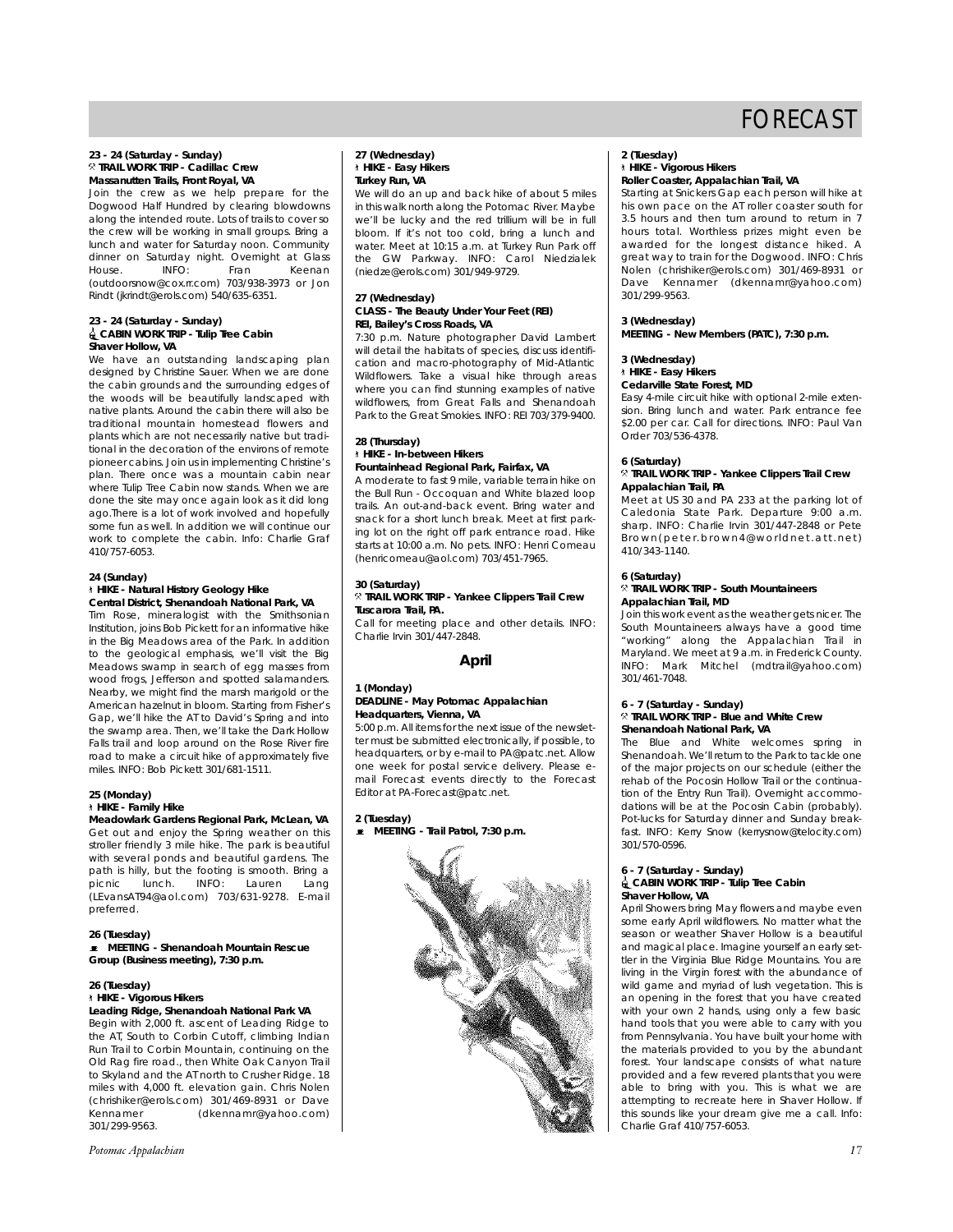#### **6 - 7 (Saturday - Sunday) CLASS - Wilderness First Aid (WSC) Alexandria, VA**

A program of the Wilderness Safety Council, this eighteen-hour class includes classroom study, hands-on practice, and results in a two-year certification. The cost is \$140. Registration is limited to 25 people. More information and registration at: http://wfa.net. INFO: Christopher Tate (chris@wfa.net) 703/836-8905.

#### **7 (Sunday)** ` **HIKE - Natural History Hike Potomac Heritage Trail, VA**

Here's a chance to do the whole 9.7-mile Potomac Heritage trail from the Beltway to Roosevelt Island. Early wildflowers will be emerging and we should be able to find the rare white trout lily and harbinger of spring. If you want to do a good hike without a long drive, this hike can't be beat! Let's look for waterbirds, snakes and wildflowers together! For those who would rather do just the northern five miles, a drop-off point at Fort Marcy can be made. Make sure you move your clocks forward! INFO: Bob Pickett 301/681-1511.

#### **8 (Monday)**

\ **MEETING - New members (Shenandoah Mountain Rescue Group), 7:30 p.m.**

#### **8 (Monday) CLASS - Trail Patrol Backpacking 101 PATC Headquarters, Vienna, VA**

7:30 - 9:30 p.m. Trail Patrol presents an introductory class on backpacking. Topics include equipment selection and use; techniques to enhance safety and comfort; and Leave No Trace methods to protect our fragile backcountry. The class is also suitable for more experienced backpackers who want to hone their skills or adapt their experience to the Leave No Trace ethic. The session is followed by an instructional weekend and an overnight backpacking trip (see ad, page 20). INFO: Larry Marcoux (nolslntmaster@aol.com) 703/979-1066 or 703/402-5441.

### **9 (Tuesday)**

 $\bullet$  MEETING - PATC Council, 7:00 p.m.

#### **9 (Tuesday)**

# ` **HIKE - Vigorous Hikers**

**Appalachian Trail, Northern VA** 16 mile circuit hike with views from Loudon Heights, Maryland Heights, and Jefferson Rock in Harpers Ferry. 2000 ft. elevation gain. Trailhead where AT crosses RT 9 on VA/WVA line. INFO: Cliff Noyes (cliff.noyes@juno.com) 703/451-5181. Before 9:00 p.m.

#### **10 (Wednesday)** ■ MEETING - Mountaineering Section, 8:00 p.m.

#### **13 (Saturday)** ` **HIKE - Natural History Wildflower Hike Turkey Run Park, VA**

This is the annual wildflower hike Bob Pickett has lead for the past 15 years. This traditional PATC hike takes us about two miles down Turkey Run to the Potomac River where we'll have lunch and make a small loop in search of the beautiful twinleaf before retracing our route back up the stream for a total hike of about five miles. We will be stopping to identify 30 or more different species, there are numerous rock hops over the small Turkey Run, and some steep slopes to climb, so hiking boots are highly recommended. INFO: Bob Pickett 301/681-1511.



## **13 (Saturday)** . **TRAIL WORK TRIP - Rock Creek Park Washington, D.C.**

8:15 a.m. to noon. This is the moment you've been waiting for, the first work trip of the year in Rock Creek Park. As usual, we expect to get dirty this year with a series of targeted treadway and stream-crossing projects. Come find out just how easy manual labor can be. Meet at the Rock Creek Nature Center. INFO: Mark Anderson (mhacca@starpower.net) 202/462-7718 or Ranger Ken Ferebee 202/426-6834 ext. 31.

#### **13 (Saturday)** . **TRAIL WORK TRIP - Massanutten Crew Massanutten Mountain, VA**

Enjoy spring with exercise, fresh air, and the camaraderie of your fellow hikers. Join us as we rebuild tread and waterbars on Massanutten Mountain. Work with us and take pride in the support you give to the trail community! INFO: Mike Sutherland (msutherland@cox.rr.com) 703/591-8330.

#### **13 - 14 (Saturday - Sunday)** i**CABIN WORK TRIP - Blackburn Trail Center Round Hill, VA**

Join us in our 6th year of the Blackburn Renovation Project where club volunteers have put in a total of over 10,000 hours! Work that has to be finished include installing a steel support beam in the basement, raising and replacing the Carriage House roof, painting the Hikers Hostel and the Carriage House, building a new picnic table and much work getting the Blackburn grounds cleared and ready for the new season. Come out for a day or the whole weekend. Community meal on Saturday evening. INFO: Chris Brunton 703/560-8070.

# **13 - 14 (Saturday - Sunday)** . **TRAIL WORK TRIP - Cadillac Crew Piney Ridge Trail, North District SNP, VA**

The crew will be building turnpike tread for a chronically wet section of the Piney Ridge Trail near Range View Cabin. Bring lunch and water for Saturday noon. Community dinner on Saturday night and Sunday breakfast. Overnight at Rindt's house. INFO: Fran Keenan (outdoorsnow@cox.rr.com) 703/938-3973 or Jon Rindt (jkrindt@erols.com) 540/635-6351.

#### **13 - 14 (Saturday - Sunday)** i**CABIN WORK TRIP - Vining Tract Crew Lydia, Virginia**

The Vining Tract crew meets once a month to work on cabin and land management projects on the beautiful Vining property. We are now building a small cabin using logs from an old barn, as well as projects at Conley and Wineberry cabins and around the property to keep everything in top shape. Come join us and raise a hammer, a paintbrush, or a log in the cause. Overnight at Conley and Wineberry. INFO: Larry Lang 703/631-9278 or Hugh Robinson 703/525-8726.

#### **13 - 14 (Saturday - Sunday) CLASS - Trail Patrol Backpacking 101 Prince William Forest Park, VA**

Trail Patrol presents a two day of hands-on instructional weekend at Prince William Forest Park, in the second session of its introductory class on backpacking (see ad, page 20). INFO: Larry Marcoux (nolslntmaster@aol.com) 703/979-1066 or 703/402-5441.

**16 (Tuesday)**

**E** MEETING - The Futures Group, 7:00 p.m.

#### **16 (Tuesday)**

#### **SPECIAL EVENT Rock Creek Nature Center Auditorium** See Walt's Notes, page 3.

**16 (Tuesday)**

### ` **HIKE - Vigorous Hikers**

**Shenandoah National Park, VA**

Stoney Man to Hawksbill, about 12 miles and 2800 ft. View from the two highest peaks in the Shenandoah. Hike south on the AT from Little Stoney Man to Hawksbill returning via upper Whiteoak Canyon Trail and Passamaquoddy Trail. INFO: Chris Nolen (chrishiker@erols.com) 301/469-8931 or Dave Kennamer (dkennamr@yahoo.com) 301/299-9563.

#### **20 (Saturday)** ` **HIKE - In-between Hikers Great Falls, VA**

A moderate to fast 9 to 10 miles over variable terrain. There is a five mile hike option after the first half which is along the Difficult Run loop. \$4 vehicle fee. Bring water and lunch. No pets. Hike starts at Great Falls Visitor Center at 10:00 a.m. Henri Comeau (henricomeau@aol.com) 703/451-7965.

### **20 (Saturday)**

#### . **TRAIL WORK TRIP - Yankee Clippers Trail Crew Tuscarora Trail, PA**

Call for meeting place and other details. INFO: Charlie Irvin 301/447-2848.

#### **20 (Saturday)** . **TRAIL WORK TRIP - Stonewall Brigade Shenandoah County, VA**

Great North Mountain on the VA/WV state line. Join the Stonewall Brigade at Wolf Gap Recreation Area at 9:00 a.m. to get tools then work on a trail in the nearby area. Enjoy panoramic views of Trout Run Valley from the mountain crest. We will remove and break up rocks in the tread and work on waterbars. RSVP by Wednesday. Bring lunch, work gloves, water, seasonal clothing, and hiking shoes. INFO: Hop Long (mgrgnmd@hotmail.com) 301/942-6177.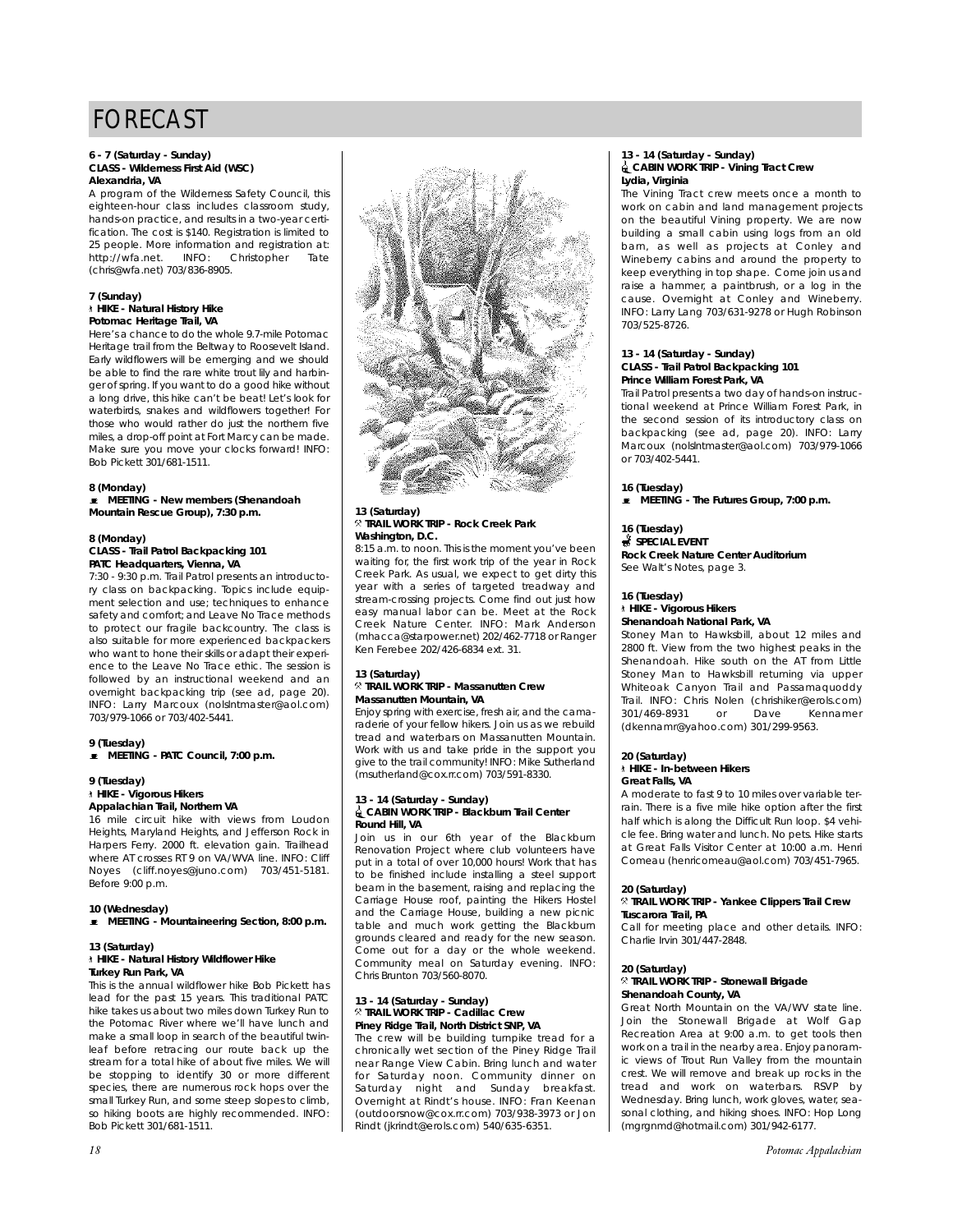#### **20 - 21 (Saturday - Sunday)** i**CABIN WORK TRIP - Tulip Tree Cabin Shaver Hollow, VA**

Have you met the Lamberts or read their books? Do you even know who the Lamberts are? They are wonderful people who live what some would consider a utopian life in a rustic log cabin far up a hollow on the western slope of the Blue Ridge. They have given the PATC a piece of land near their cabin for us to build a PATC rental cabin. Their hope is that PATC members renting the cabin will have the opportunity to experience nature as they have and learn some of what they have learned. We are working hard to fulfill that hope. Would you like to learn more? Info: Charlie Graf 410/757-6053.

#### **20 - 21 (Saturday - Sunday) CLASS - Chain Saw Weekend Workshop Shenandoah National Park, VA**

The PATC and Shenandoah National Park will host the weekend workshop, intended to train new sawyers and recertify sawyers whose cards expire in 2002. Recertifications will receive first priority. Overnight accommodations, including meals, are available (\$20 for lunch and dinner Saturday, breakfast and lunch on Sunday). The workshop is expected to fill quickly. INFO: Kerry Snow (kerrysnow@telocity.com) 301/570-0596.

#### **23 (Tuesday)** ` **HIKE - Vigorous Hikers Waites Run, GW National Forest, VA**

From Waites Run north on County Line Trail to shelter, down to Wilson Cove Trail looping around via Old Mail Path, Tuscarora Trail and Pond Run Trail. 16 miles and 3600 ft. climb. Chris Nolen (chrishiker@erols.com) 301/469-8931 or Dave Kennamer (dkennamr@yahoo.com) 301/299-9563.

#### **27 (Saturday)** . **TRAIL WORK TRIP - Rock Creek Park, Washington, D.C.**

8:15 a.m. to noon. Springtime in the woods might help you overlook the fact you have a shovel in your hand. Come work in the beauty of Rock Creek Park as we continue tidying up the trails. Meet at the Rock Creek Nature Center. INFO: Mark Anderson (mhacca@starpower.net) 202/462-7718 or Ranger Ken Ferebee 202/426-6834 ext. 31.

#### **27 - 28 (Saturday - Sunday)** i**CABIN WORK TRIP - Blackburn Trail Center Round Hill, VA**

Come and help us make 2002 the last year of the project, as we would like to go hiking again! Work that has to be finished include installing a steel support beam in the basement, raising and replacing the Carriage House roof, painting the Hikers Hostel and the Carriage House, building a new picnic table and much work getting the Blackburn grounds cleared and ready for the new season. Come out for a day or the whole weekend. Community meal on Saturday evening. INFO: Chris Brunton 703/560-8070.

#### **27 - 28 (Saturday - Sunday) CLASS - Primitive Wilderness Survival Skills (Intro)**

#### **Schairer Trail Center, Shenandoah National Park, VA**

An introduction on how to survive in the woods without any modern tools or supplies. Taught by members of the Mid-Atlantic Primitive Skills Group. The class is for adults only. Registration fee \$40 for PATC members, \$55 for non-members (food, lodging, and instructional materials are included). Pre-registration is required and the enrollment will be limited to 20 participants. Details at www.mapsgroup.org (Schedule of Events). INFO: Kevin Haney 301/271-5023.

#### **27 - 28 (Saturday - Sunday)** . **TRAIL WORK TRIP - Cadillac Crew Sugarloaf Mountain, MD**

Enjoy early spring on Northern Peaks Trail on unique Sugarloaf Mountain. The crew will rehab eroded sections on the trail. Water bars and tread improvement are the name of the game. Bring a lunch and water for Saturday noon. Community dinner on Saturday night and Sunday breakfast. Overnight at Thompson's House near Leesburg. INFO: Fran Keenan (outdoorsnow@cox.rr.com) 703/938-3973 or Jon Rindt (jkrindt@erols.com) 540/635-6351.

#### **30 (Tuesday)**

#### \ **MEETING - Shenandoah Mountain Rescue Group (Business meeting), 7:30 p.m.**

#### **30 (Tuesday)**

#### ` **HIKE - Vigorous Hikers Rose River, Shenandoah National Park, VA**

18 miles 4300 ft climb. Up Rose River fire road to unmarked Cutoff Trail connecting to Rose River Loop Trail. Climb to drive and go south on AT to the Lewis Fall Trail. Return via Rapidan fire road and Dark Hollow Falls Trail. INFO: Chris Nolen (chrishiker@erols.com) 301/469-8931 or Dave Kennamer (dkennamr@yahoo.com) 301/299-9563. ❏



# **Mike Karpie's Photo Tips: High-Resolution Photography**

For most practical purposes, normal camera equipment and han-dling techniques will yield excellent results. However, sometimes the situation might call for severe cropping or extreme enlargements. Special attention, in these cases, is required to achieve the resolution necessary. Extreme close-ups of minute insects or flowers or shots of nesting birds in the distance are some examples of situations where clarity and definition can be critical. Extreme enlargements for signs, murals, or projection are some other possible instances.

The amount of motion in a single-lens reflex camera during the picture-taking process is incredible. The internal mirror must flip up out of the way, and then the shutter, much like window blinds, must snap from side-to-side. Both of these motions come to an abrupt stop, causing a considerable amount of vibration as the photo is being taken.

Photo enthusiasts are quick to say, "That's simple, just use a tripod and cable release!" and this is valid. But even the best tripods, while useful for preventing movement due to handling, do little to dampen camera vibration. To minimize camera vibration it is good to use a relatively fast shutter speed, above 1/15th of a second. But instead of tightening the head of the tripod, leave the tilt and pan features loose. This enables you to follow the subject if it is in motion. Hold the camera firmly with both hands, using the fleshy part of your fingers to dampen as much vibration as possible.

Next Month: High-Resolution Photography With Long Telephoto Lenses.

The archive of Photo Tips and sample photos can be found at: http://www.geocities.com/mkarpie/tips.html. ❏

*—Michael Karpie*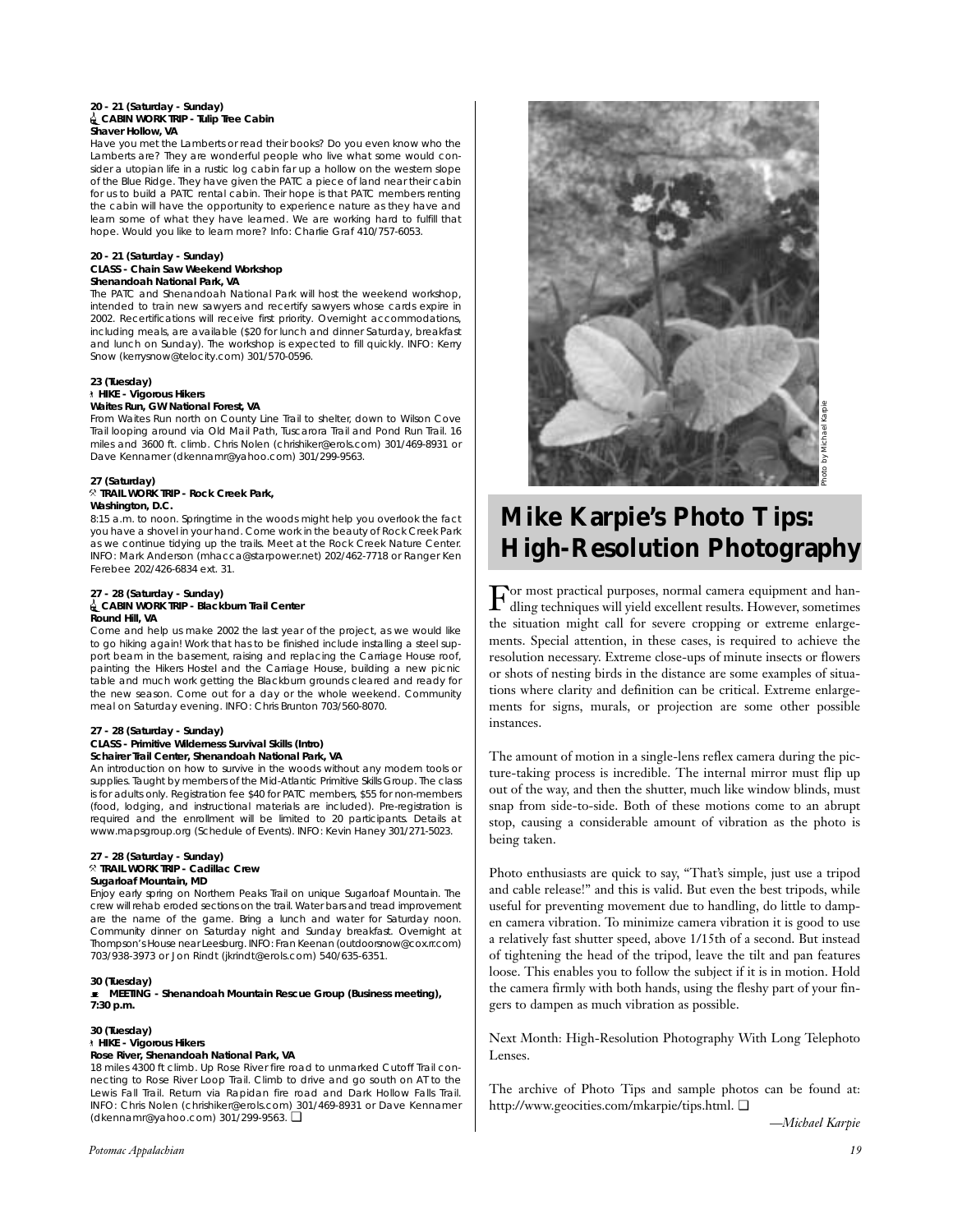# Tails from the Woods by George Walters **Potomac Appalachian**



### *Trailhead, from page 23*

sing so well. Those of you who've never heard a big crosscut saw sing should consider joining a wilderness crew some weekend – but be ready to face the music.

# **Hoodlums Breakout**

The North District Hoodlums will be starting up another year of monthly trail work trips beginning with their traditional "Irish" work trip this month. Trips usually (but not always) fall on the third weekend of each month and feature a "theme" meal. See the Forecast section for more details. CT Campbell of the Park Service in SNP has promised to provide some of his famous<br>chili for the Hoodlums' April for the Hoodlums' April "Southwestern" work trip. Stay tuned!

# **More Than Expected**

Taking a chance on the weather, the Cadillac Crew scheduled two work trips in January that proved to be very successful due to unseasonably warm, dry weekends. Thirty-plus showed up at Blackburn Trail Center in early January to remove some large trees that threatened some of the buildings. Thanks to some truly professional work by Bobby Lowery and Fran Keenan, the trees were removed without incident. However it was touch and go on a couple dead trees that were hollow. Hollow trees don't provide the luxury of a hinge to control the direction of fall. The crew had ini-



tially planned just to take care of the trees, but with such a large turnout we were able to continue work rebuilding the side trail to the AT. Led by Pat Morrow, Keith Tondrick, Vic Fickes, Robert Fina, Murat Tandirc, Suds Suddarth, and Bill Ford, large stubborn rocks were maneuvered into some fine steps.

Later in January the crew revisited Cliff's House to cut stubborn Ailanthus sprouts from stumps of previously cut trees and clear brush around the cabin. Newcomers Ed and Jan Driscoll helped scout a potential trail from the cabin to a ridge that provides a great view of the surrounding mountains and valleys.

Please send any interesting tale, technical advice, individual or group accomplishment, and trail maintenance questions to Trailhead, c/o Jon Rindt, 621 Skyline Forest Dr., Front Royal, VA 22630 or to jkrindt@erols.com. ❏

Trail Club Trail Patrol presents **BACKPACKING 101 An Introductory Course**

The BP101 class provides those persons, 18 years and older, who have moderate or no backpacking experience with the opportunity to expand their enjoyment of the outdoors through the practice of backpacking. The class provides basic instruction in equipment selection and use; information and techniques to enhance safety and comfort; and Leave No Trace methods to protect our fragile backcountry environment. It also provides more experienced backpackers an opportunity to hone or renew their skills and adapt their backpacking techniques to the Leave No Trace wilderness ethic. The students will then use their new skills on an overnight backpacking trip accompanied by experienced backpacking instructors.

Introduction Class:

Monday, April 8, 2002 from 7:30-9:30 PATC Headquarters Vienna, Virginia

Instructional Weekend: April 13-14, 2002 Prince William Forest Park Triangle, Virginia

Backpacking Trip: May 4-5, 2002

Fee: \$60.00 for PATC Members; \$75.00 for non-members

To receive a registration form and all other information, please call: Larry at: 703/979-1066 or 703/402-5441 or nolslntmaster@aol.com http://trailpatrol.patc.net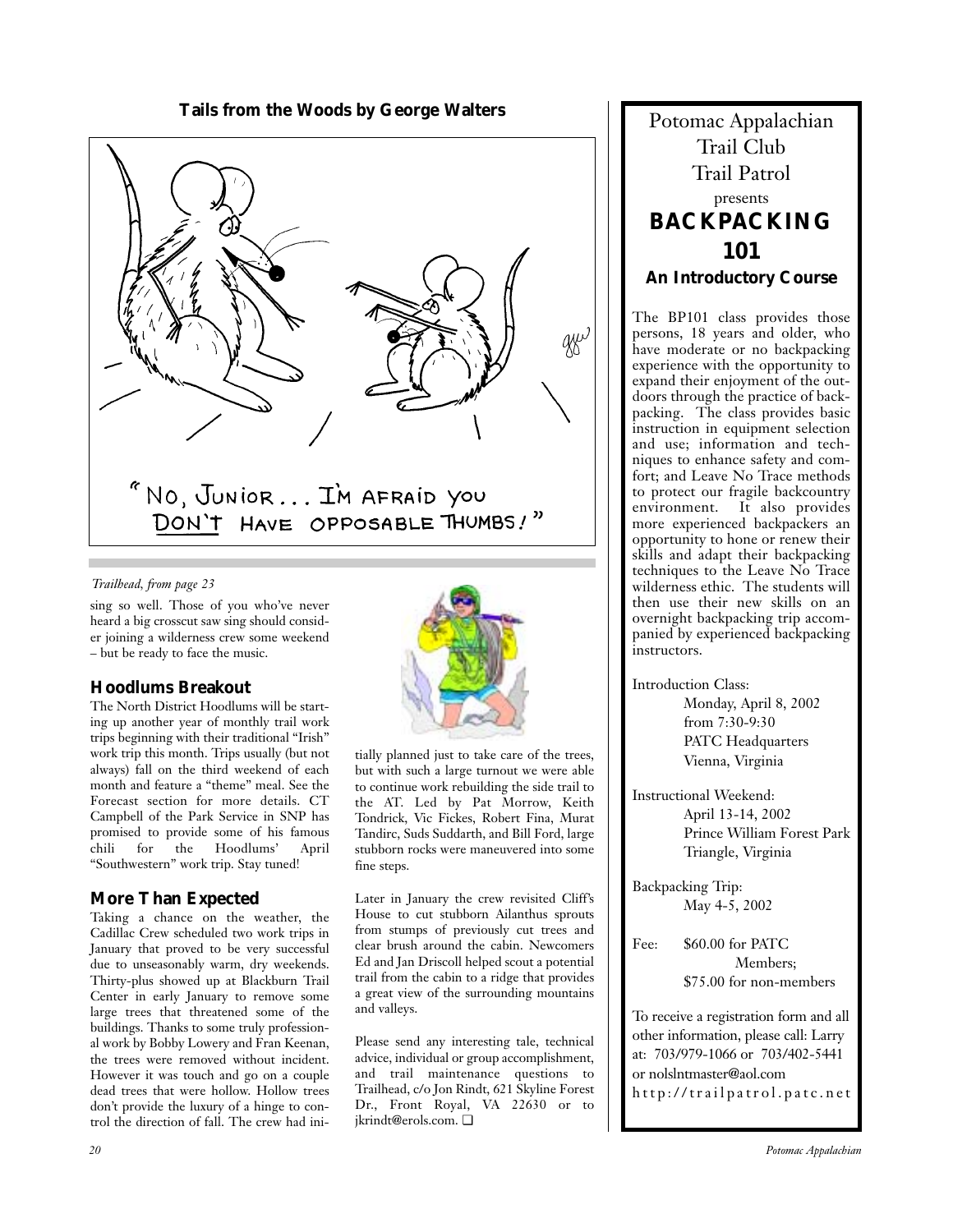#### **NEW NOTICES**

**LOST GLASSES:** Between Meadow Spring trailhead and Mary's Rock: lady's glasses with light brown frames. If you have any information please call Jennifer at 202/362-8137.

**DOWNEAST MAINE COTTAGE FOR RENT:** perched on a seaside granite ledge, superb views ofthe ocean, sunsets, great blue herons, lobster boats. Large, comfortable kitchen/living area, 2 bedrooms, bath, sun porch, big deck, solar power. Near the town of Milbridge. Available June-August 2002, rates vary depending on month and length of stay. Call Lara at 202-547-5413 (h).

**FOR SALE: GRUMMAN CANOE** – 16' – aluminum – not damaged. With two paddles, clip-in seat backs, carrying yoke (for shoulders), foam blocks for car top. Make offer. Call John, 301/593-1458 or jfa@erols.com.

**HOUSE ON SNP BORDER FOR SALE** with 26.5 acres with waterfalls, private trails. Stunning mountain views, secluded site, southern exposure with 16 windows in living/dining area. Three bedrooms with room for expansion, two decks including roof deck. Easy 25 min. walk from doorstep up Park fire road to AT. On state road for year-round access, about 2 hours from Beltway and only 35 min. to Charlottesville, rated "one of top 10 places to retire." More info: 434/985-7167 or hollowfolk@nexet.net.

#### **FOR SALE**

**FOR SALE – LIMMER "LIGHT WEIGHT"** Hiking boots. Size: Mens 10.5 Medium. Worn 3 times (day hikes) before realizing they were the wrong size for me. Bought them in Colorado, can't return them. \$175.00 (includes a conditioning kit). Contact: Wilfred Burr 703/351-2599 (home) 202/720-8647 (work) jwburr1@juno.com or wburr@ars.usda.gov

**FOR SALE COZY COTTAGE** in Shenandoah Valley, large living room with stone fireplace, 2-3 bedrooms, 1 1/2 baths, laundryroom and carport located on 4+ acres in lovely secluded setting for artist/writer or couple looking for weekend retreat. Less than 1 1/2 hours from Capital Beltway, near major hiking trails. Contact Elizabeth Cook, evenings at 202/265-0747.

#### **DONATIONS WANTED**

**LAPTOP AND COMPUTER PROJECTOR NEEDED**: The PATC Officers, Staff and Committee Chairpersons need a laptop computer and computer projector which can be used to make presentations at conferences, meetings, and community presentations. Projection at 1024 X 768 desired. If you work for a corporation which might make such a donation, contact Mike Sutherland at msutherland@cox.rr.com or 703/591-8330.

#### **HIKING OPPORTUNITIES**

**HIKE TOKYO, BIKE KYOTO, AND OTHER** bizarre experiences; in 2002 PATC will run its third-ever trip to Japan. Departure will be October 30 for 14 days. Costs should run around \$3,000 per person. This is a hiking trip with intercultural interest, limited to 15 people. Obtain details from trip leader Tom Johnson, 703/281-0798, johnts3@juno.com.

**JOIN IN ON A PATC IRELAND HIKING TOUR ADVEN-TURE:** Aug. 29 – Sep. 8/9, 2002 (dates may vary slightly). See the magnificent landscape of west-ern Ireland on a 10/11 day hiking tour to "the most Irish" part of Ireland. The tour offers spectacular walking in ancient and unspoiled landscapes in the most fascinating and beautiful areas of County Clare and Galway. Destinations to be visited offer a chance to experience the people, culture, music, and landscape and include such

# NOTICES

gems as the mountains of Connemara, the stunning Cliffs of Moher, enchanting Inishboffin Island, the Aran Islands, the dramatic Burren region and much more. Walk rugged mountains that soar above majestic coastlines, tread softly on orchid rich bogs, visit Celtic ruins with expert guides with an in-depth knowledge of Ireland's history, archeology, and culture. (See pictures and Bob Berney's Ireland article in July & Aug 2001 *PA* about our Apr.-May 2001 Ireland adventure). Price (\$1,600-\$1,800 estimated) to include r/t airfare, ground transfers, guided hikes with included lunches, accommodations with breakfast at guesthouses, most evening meals, and transfer to and from hiking locations. Call or e-mail the PATC trip leader, Joan Burg, 5904 Mount Eagle Drive #1215, Alexandria, VA 22303, 703/960-1026 (joanburg@gis.net) for more details as they firm up. Initial deposit of \$350 to trip leader is required to reserve your space.

**HIKE PATAGONIA!** Join us in an incredible, two week journey to Chile's Torres del Paine National Park and the Lake District. Experience one of the most astounding places on earth. Discover snow-covered peaks, glacial lakes framed by near-vertical granite wall, glaciers, golden grasslands and unbelievable scenery. Itinerary includes 5 days of trekking deep into Torres del Paine staying in double occupancy yurts. In the Lake District we'll stay in lakeside lodges and hike up and explore Osorno Volcano and hike a number of lakes. Two nights in Santiago are included. Estimated cost is \$3,500 for 14 days beginning in late March 2002. Fee covers international and in-country flights, lodging, all meals except for lunch and dinner in Santiago, English-speaking guides, land transfers, park entrance fees and permits, and medical/evacuation insurance. Call Donna Brother 703/435-8315 or Eric Welch at 410/573-9010 or wcsi@erols.com for additional information.

### **VOLUNTEER OPPORTUNITIES**

**PROJECT LEADERS/CONSTRUCTION FOREMEN** needed to plan, organize and supervise several restoration projects. The Club owns 2 old (historic?) log cabins that need to be restored so that they can be placed in the Club's cabin rental system. There is also the possibility of the Club obtaining permission from the National Park Service to restore a stone lock house on the C&O Canal to be used for a rental cabin. You don't need to be a construction professional but good building skills and knowledge are desirable. Good management skills are also desirable. What we are looking for is the will and the courage to try. Some help is available in all aspects of the jobs. For info call Charlie Graf at: 410/757-6053 or e-mail cagraf@aol.com.



**PUBLICATIONS CHAIR NEEDS HELP** on a book celebrating the 75th anniversary of PATC. One, two or three people are needed to interview a handful of members who joined the club in the 30s and 40s. Please contact Aaron Watkins at 410/740-7082 or publications@patc.net.

**DO YOU WANT TO BE A LANDOWNER** along the AT? And have a home in the woods! Are you in a position to become a Conservation Buyer through the Appalachian Trail Conference Land Trust? Our program matches conservation buyers – people like you – with people who are selling land along the AT. You locate your home or cabin out of sight from the Trail. All we ask is that you donate a conservation easement on the rest of the property. A conservation easement "runs with the land;" that is, no present or future owner can develop it! AND, because an easement is an irrevocable gift of a property right, you get a nice income tax deduction equal to the value of the easement. Contact Bob Williams, Director of Land Trust Programs, at bwilliams@appalachiantrail.org, or at 304/535-6331, or write to P.O. Box 807, Harpers Ferry, WV 25425.

**NEEDED: PEOPLE TO HELP PLAN** and conduct our Club events. We are planning a number of events, such as a picnic in SNP summer 2002. We receive many invitations to provide a Club display at other people's activities. Often we just don't have members to attend. If you are willing, please contact Liles Creighton, Membership Secretary at 410/573-0067, lcrei@aol.com or Pat Fankhauser at Club headquarters.

**HELP PATC CELEBRATE ITS 75TH ANNIVERSARY** in 2002**.** Larry Rockwell, Public Affairs, is in charge of planning. INFO: rockwell@usa.redcross.org.

**THE SALES OFFICE** is looking for volunteers interested in working as little or as long as you can manage it – Monday through Friday between 9 and 5 p.m. If interested, please contact the Sales Coordinator, Maureen Estes, by either call-ing headquarters at 703/242-0693, ext. 19 or by e-mail at patcsales@erols.com.

**PATC OVERSEERS** get big discounts from the following merchants who support our volunteer<br>programs: Blue Ridge Mountain Sports (Char-<br>lottesville, Tidewater) - 20%, Hudson Trail<br>Outfitters (Metro DC) - 15%, The Trailhouse<br>(Frederick, Md.) - 15%, Casual Adventures<br>(Arli via PATC HQ) – 10%. Check the back page of the *PA* for the latest trail, cabin, and shelter overseer opportunities. All PATC members receive a 10% discount from Blue Ridge Mountain Sports. Be sure to have your mem-bership ID or overseer ID ready when you shop.

**SHENANDOAH MOUNTAIN RESCUE GROUP (SMRG)** is seeking people interested in wilderness search and rescue. New member orientation meetings are held every month at PATC headquarters. No experience is necessary. INFO: SMRG Operations 703/255-5034, then press #5.

**NOT INTERESTED IN WORKING IN THE GREAT OUT-DOORS?** PATC has a continuous need for Headquarters Volunteers willing to help out with a variety of tasks – from manning the sales desk in the evening, to providing typing or office support. It takes a lot more than trail workers to keep the Club going! INFO: Wilson Riley, wriley1226@aol.com or 703/242-0693, ext.11.

*Notices are published free of charge for PATC members only. PATC cannot vouch for any of the advertised items. No commercial advertisement or personal notices unrelated to hiking will be accepted. Deadline for inclusion is the first day of the month preceding issuance of the newsletter. Notices will be run for 3 months unless we are otherwise advised.* ❏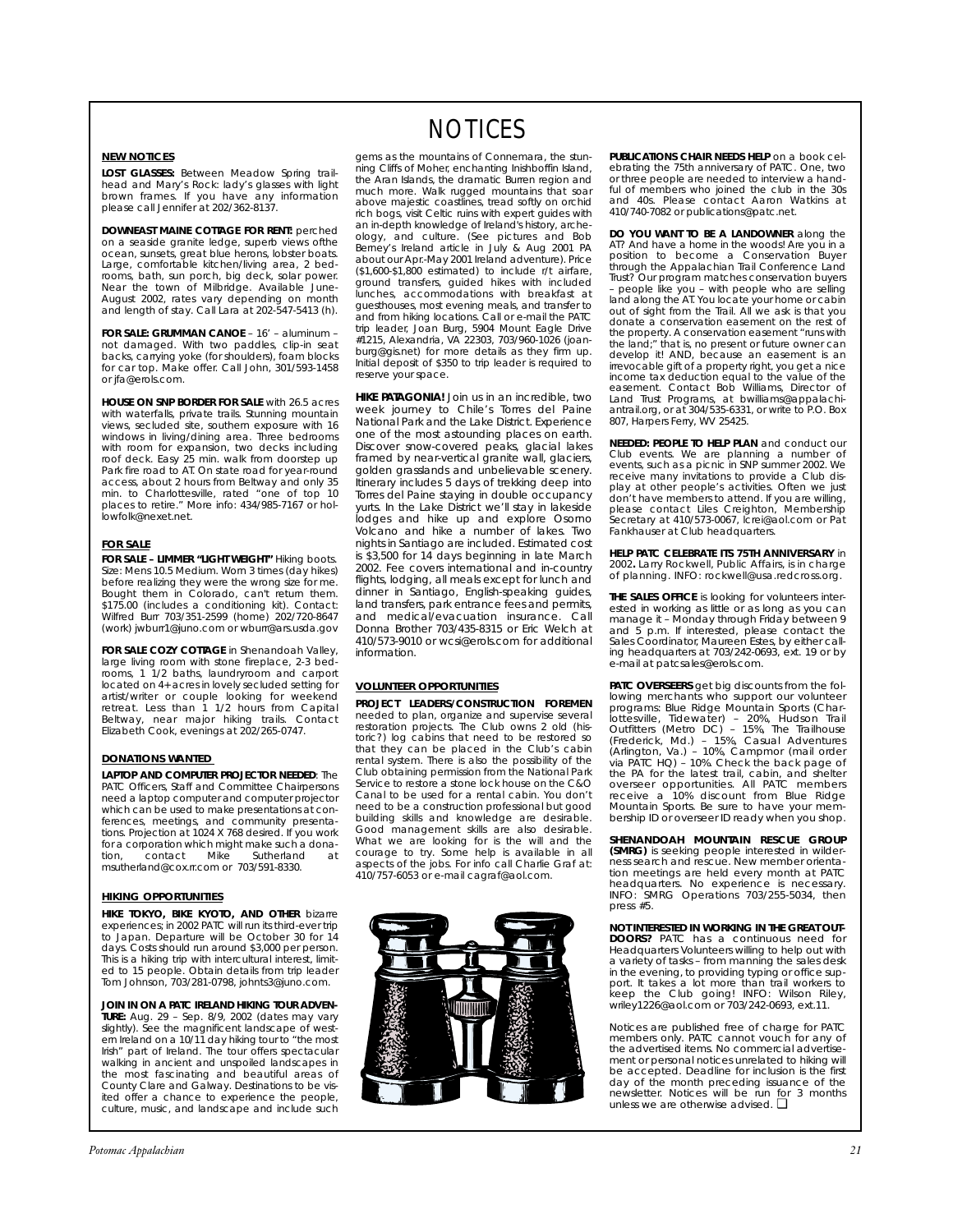# **Trailhead**

So far it has been a non-winter this year. A few cold snaps and a lot of above-average temperatures have made for some delightful days and weekends in January. One keeps looking over their shoulder expecting the real winter to show up. Normally trail work in winter is a hit-and-miss affair, but this year, if you are so inclined, has afforded people some real opportunities to enjoy hiking and working on the trails. By March Overseers will be excited about seeing how their trails have fared and begin planning what needs to be done in the coming season.

# **Challenge; Suburban Trails**

As public interest grows in "getting away from the commercial congestion," simple outdoor activities such as hiking are becoming more appealing. Local suburban governmental agencies are beginning to recognize and respond to the public's interest. For example, the Fairfax Cross County Trail and the Potomac Heritage Trail are receiving increased governmental support. Although PATC focuses on trails outside of the suburban area, we have historically maintained a number within it such as the trails



*On to the next one.....*

in Rock Creek Park, the Bull Run-Occoquan Trail, and the Cabin John Trail. PATC is being approached by these local organizations for advice on trail building and, because of limited resources, asking for volunteer support.



*See Trailhead, page 23 Charles Hillon considers getting a bigger saw.*

PATC may decide to become more active in the development of suburban trails. The challenge will involve recruiting additional volunteers, trainers, and crew leaders when we are already in need of trail Overseers and volunteers for our current commitments. A lot of suburban trails are, or will be, located on narrow public greenways along creeks closed to development because of flooding and used for utility right-of-way. This represents a technical challenge for trail design, construction, and maintenance, especially for multi-use trails. As PATC addresses future involvement in suburban trails, think about how you can contribute.

# **Annual SNP-PATC Trails Meeting**

On Jan. 26, the Shenandoah National Park (SNP) and PATC trails communities met to discuss last year's accomplishments and plan for the coming year. Shawn Green, SNP Trails Coordinator and recipient of a Special Commendation from PATC last November, was absent due to a sledding accident and is recuperating after surgery to repair vertebral damage. SNP's Steve Bair reported that Shawn is in good spirits and that his doctors are optimistic for a full recovery. Steve Paull was welcomed as the new District Manager for SNP Central District Side Trails (southern section).

Steve Bair provided an update on Backcountry/Wilderness Management. He and Frank Turk, PATC's Shelters Chairman, will inspect AT huts this year and develop a joint plan for hut repair where needed. Newly built campsites near the huts have been very popular, and the NPS will be discussing campsite maintenance. It was suggested that the PATC Trail Patrol might be useful as campsite maintainers. The new computerized backcountry reservation system is working well and has proved very useful to the Park Service. Steve also reported that the Park Service will not seek a "chain saw window" this season to allow use of chain saws in designated wilderness areas of the Park.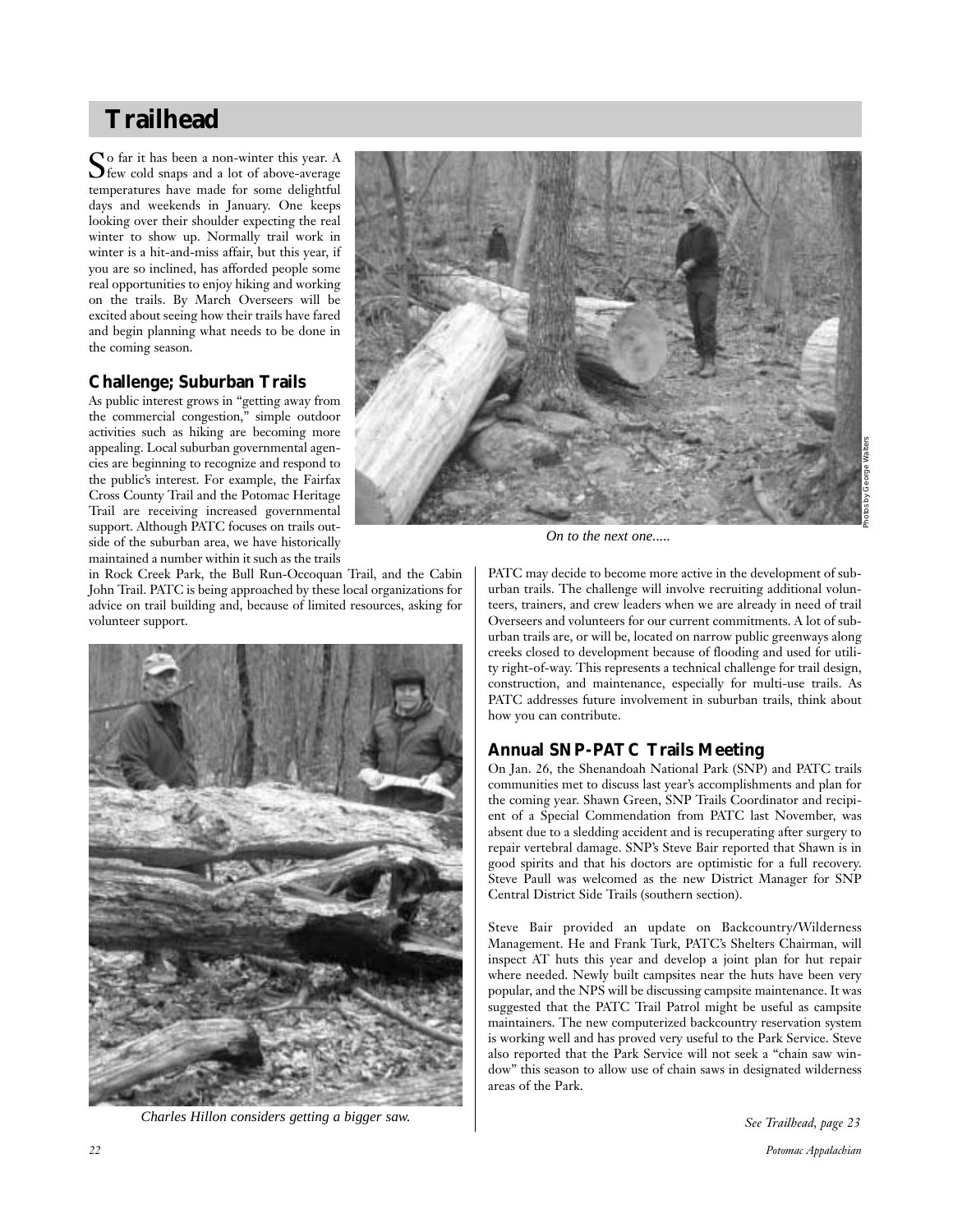The final dates for the 2002 summer crews and workshops were selected: *Trailhead, from page 22*

Chain Saw Workshop, April 20-21: Central District Overseer Workshop, June 1-2 Crew #1 South District, Aug. 4-9 Crew #2 South District, Aug. 11-16 Crew #3 Central District, Aug. 19-23 Crew #4 Central District, Aug. 25-30 Crew #5 North District, Sept. 2-6 Crew #6 North District, Sept. 8-13 North District Overseer Workshop,

Sept. 14-15

Kerry Snow, PATC Supervisor Of Trails, announced a generous grant from the Appalachian Trail Conference to purchase GripHoist high-line hardware. Kerry also appointed Tool Custodians for the SNP tool caches (got a complaint—contact your favorite custodian):

Front Royal: Bernie Stalmann Piney River: John McCrea Thornton Gap: Dan Dueweke Old Rag: Charles Hillon and Dan Dueweke Big Meadows: Hal Hallett and Kerry Snow Swift Run: Michael Karpie Ivy Creek: Michael Karpie Simmons Gap: Michael Karpie Rockfish: Pete Gatje

PATC District Managers and Crew Leaders and SNP Trails Supervisors reported successful workshops, numerous completed projects, and a generally successful 2001 season of trail work. District Managers were reminded to regularly check cumulative work reports for their districts and to report their own inspection trips.

# **Spotsylvania Report**

Frank Haas, District Manager for Spotsylvania Battlefield Park trails, reports all is well on the front lines. The trails are frequently used during the spring, summer, and fall and during his inspections Frank has noticed that they are popular during the winter as well. Steve Davis, NPS, reported a number of blowdowns that have kept Frank busy recently. Frank reminds us that they are easier to cut if the saw chain is sharp!

The Lee Drive Trail is flat, has a number of drainage ditches, and has chronically wet spots. In the past, PATC has installed some 20 footbridges over the ditches and wet spots. Overseer Gregg Kanipe has continued these efforts with the help of Boy Scouts working on Merit Badge projects. They recently completed a project that involved linking together about a hundred feet of



*Dan and Hal keepin' rhythm.*

footbridges over a wet section eroded primarily by heavy bicycle traffic. We have been impressed with the help provided by the Scouts and are looking for more projects, says Frank.

# **Singing the Saw Song**

Question: How does a trail maintainer stay warm in January? Answer: With a melodious crosscut saw. The first Saturday of the New Year found the Blue and White winter crew clearing blowdowns in the Central District wilderness. Tipped off to several recently fallen trees on Corbin Hollow and Cedar Run trails by perennial timber cruiser Mike Dyas, a crew consisting of Dan Dueweke, Alexandra Lampros, Hal Hallett, and Charles Hillon went looking for big wood on a frosty trail.

Unlike the noise and fury of a chainsaw, a large two-person crosscut is almost whisperquiet. In time, the sawyers develop a rhythmic stroke and the chisel-sharp teeth begin to sing. The song is different for each saw and is probably a function of tooth length and the grain and condition of the wood. To keep that rhythm, some sawyers have been known to break into their own song ("I've been workin' on the railroad"). Before long, a pile of sawdust has collected beneath the kerf and you're through the log. Just for the record, Dan and Hal timed their cut through a solid seasoned oak 26" in diameter – five minutes. Mostly though, a crosscut saw is a shared tool, and everybody had an opportunity to keep warm.

Crosscut saws have also been responsible for a lot of bad memories. Just ask any sawyer who's ever used a dull one. Although it's supposed to remove sawdust by cutting, many trail maintainers have tried to use saws as a friction device and got blistered hands into the bargain. Enter Charles Rudicille, SNP South District Ranger, who was trained by the Forest Service to sharpen saws and is currently honing PATC's collection of crosscut saws. He's an artist with a saw file and can tune a crosscut saw like it was a Stradivarius. Which is maybe why our saws

|  |  | See Trailhead, page 20 |  |  |
|--|--|------------------------|--|--|
|--|--|------------------------|--|--|

# **POTOMAC APPALACHIAN**

(UPS-440-280) ©2002, Potomac Appalachian Trail Club, Inc.

Published monthly by the Potomac

Appalachian Trail Club, 118 Park Street, S.E., Vienna, VA 22180.

Periodical class postage paid at Vienna, Va.

Postmaster: send address changes to: Potomac Appalachian Trail Club, 118 Park Street, S.E., Vienna, VA 22180.

Subscription: [Free with PATC membership]